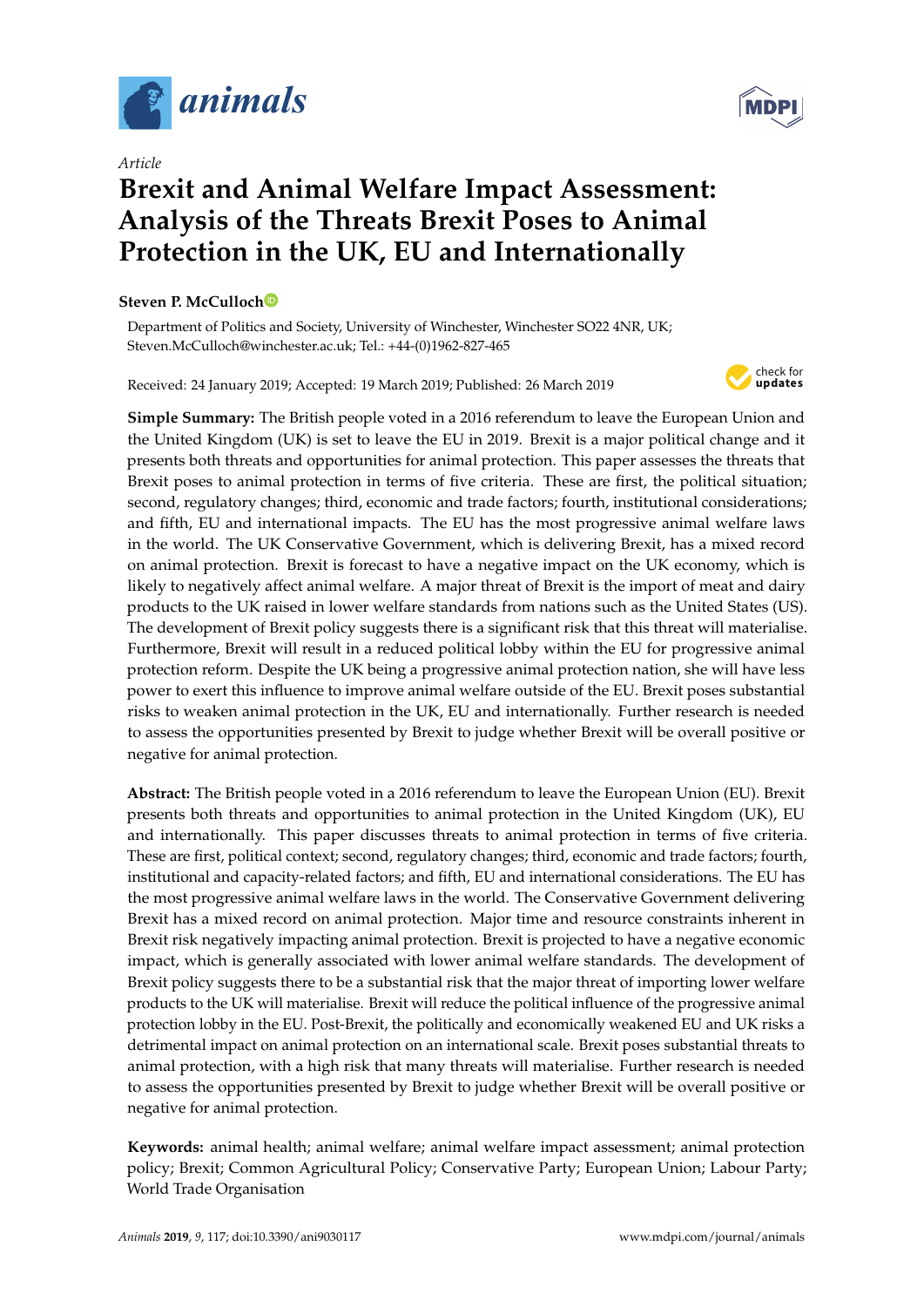## **1. Introduction**

The British people voted in a 2016 referendum to leave the European Union (EU). The United Kingdom (UK) has been a member of the EU since the Maastricht Treaty was signed in 1993 and before that a member of the European Communities (EC) since 1973. EU regulation has had a major influence on UK animal health and welfare policy. Similarly, as one of the larger members of the EU, and with a history as a regional and global leader in animal welfare, the UK has had a substantial influence on EU animal protection policy [\[1](#page-20-0)[–3\]](#page-20-1). For instance, in the 1990s the UK Government lobbied the EU to recognise the sentience of animals. This resulted in a protocol on animal welfare in the Treaty of Amsterdam in 1997, which was later strengthened to Article 13 of the Treaty of Lisbon [\[4\]](#page-20-2). Furthermore, the UK has been instrumental in reforms across the EU including the prohibition of veal crates (2007), barren battery cages for hens (2012) and the regulation of sow stalls (2013) [\[1\]](#page-20-0).

Brexit is a highly controversial political issue in the UK that will have a major impact on British governance and policy. The vote to leave was won by a narrow margin of 51.9% to 48.1%. The referendum has divided families, constituencies, Parliament and even nations within the UK [\[5](#page-20-3)[,6\]](#page-20-4). The leader of the Conservative Party and Prime Minister of the UK, Theresa May, has committed the Government to implementing Brexit. The UK gave notice of Article 50 in March 2017 and was to leave the EU by the end of March 2019 [\[7\]](#page-20-5). This would be followed by an implementation or transitional period from Brexit day until 31 December 2020. During the implementation period, the UK will leave the EU but remain in the single market and customs union. The implementation period means that the free flow of goods, capital and services continues until 2021 [\[8,](#page-20-6)[9\]](#page-20-7).

The Government has committed to leaving the EU single market and customs union after the implementation period. However, Government policy is for the UK to have a common rulebook in agricultural goods, effectively remaining in the single market for this sector [\[10](#page-20-8)[,11\]](#page-20-9). Despite this, there has been strong opposition to the Government's policy in Parliament, led by the Eurosceptic European Research Group (ERG) of the Conservative Party. The ERG favours a hard Brexit with a complete rupture of the UK from the EU and a Canada-style trade agreement with the EU [\[12](#page-20-10)[,13\]](#page-20-11).

The UK Government's Withdrawal Agreement and Political Declaration was signed off by the EU Council on 25 November 2018. The Withdrawal Agreement is an international agreement between the UK and EU setting out the terms of the UK's withdrawal from the EU [\[14\]](#page-20-12). The Political Declaration sets out the scope of the future relationship between the UK and the EU [\[15\]](#page-20-13). However, the UK Parliament overwhelmingly rejected Theresa May's Withdrawal Agreement by 432 to 202 votes on 15 January 2019 [\[16\]](#page-20-14). Jeremy Corbyn, the leader of the opposition Labour Party, tabled a vote of no confidence in the Prime Minister the following day. However, Theresa May, with the support of Northern Ireland's Democratic Unionist Party (DUP) confidence and supply partners, won the vote by a narrow margin of 19 votes [\[17\]](#page-20-15).

At the time of writing in March 2019 the political situation remains extremely volatile. Parliament has rejected Theresa May's Brexit deal. However, there appears to be no majority support for any version of Brexit meaning that Parliament is gridlocked [\[18\]](#page-20-16). If the UK does not agree a divorce deal with the EU it will crash out of the EU in a no-deal Brexit. Further options include Theresa May renegotiating with the EU or calling a General Election to seek a mandate to deliver her Brexit. Both of these options would mean that the UK Government would have to ask the EU to extend Article 50 and to provide the necessary time to implement Brexit. Some MPs argue that since Parliament is gridlocked, and because we now know a lot more about the implications of Brexit, there should be a second referendum both to see if the public still wants to leave the EU and, if it does, what type of Brexit it prefers [\[19\]](#page-20-17).

Theresa May has negotiated further with the EU, who have advised they are not able to reopen the Withdrawal Agreement. The Prime Minister responded by scheduling a series of three votes in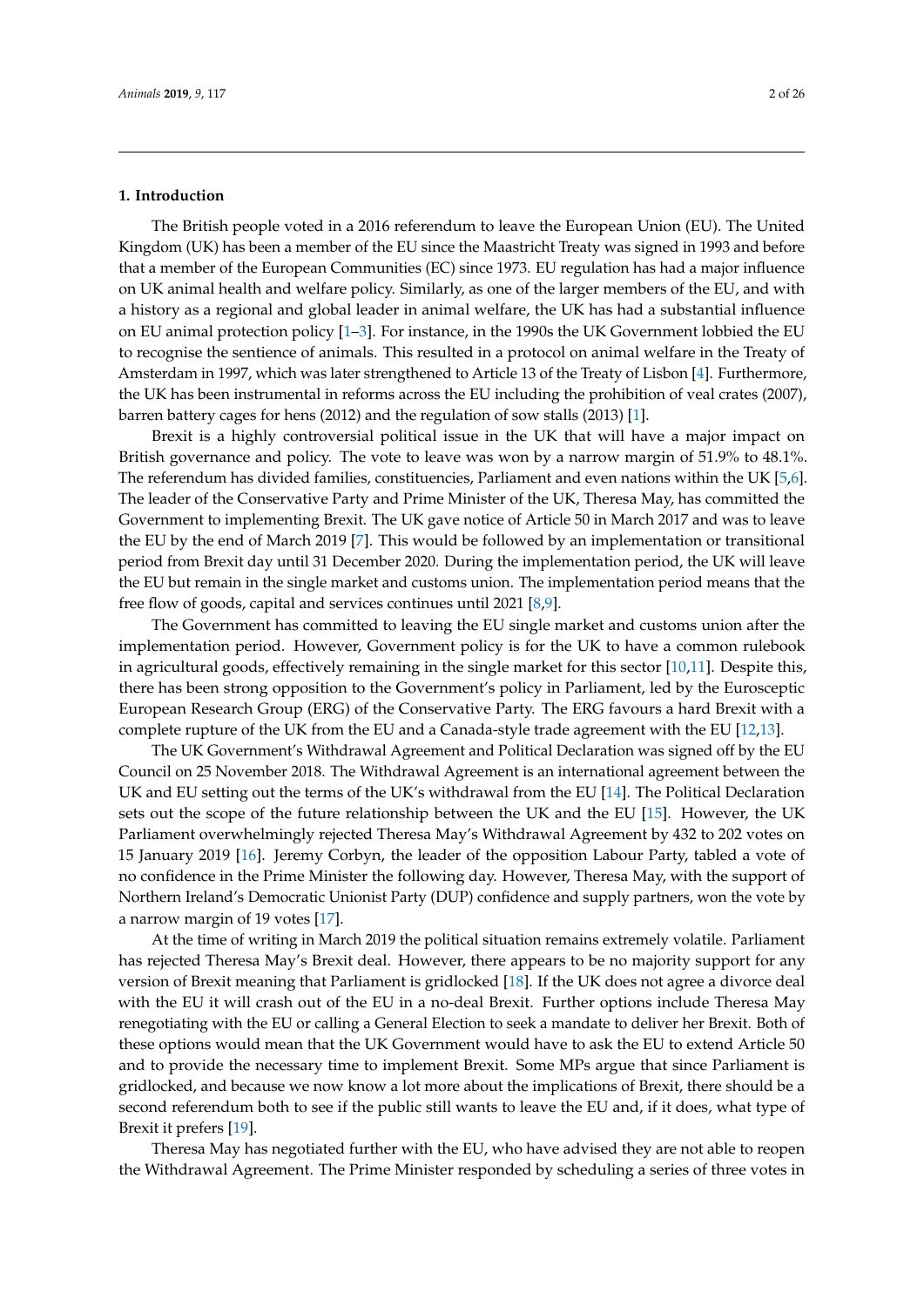Parliament. A second meaningful vote on Theresa May's deal on March 12 2019 was lost by a margin of 149 votes. On March 13, Parliament rejected leaving the EU without a deal under any circumstances by a narrow margin of 312 to 308. Finally, on 14 March 2019, Parliament voted by a majority of 211 votes to seek an extension to Article 50 and delay Brexit. Given this series of votes, there are several potential scenarios. These include a further vote on the Prime Minister's deal, renegotiation with the EU, a general election, a vote of no confidence in the Prime Minister, a second referendum on EU membership, or revoking Article 50 and abandoning Brexit altogether [\[20\]](#page-21-0).

Several reports have been published on the impact of Brexit on animal protection. Brexit represents a huge political change for UK governance and the reports describe the various threats and opportunities that Brexit poses. They provide an indispensible resource on the potential impacts of Brexit on animal welfare. This paper seeks to go beyond a broad discussion of the threats and opportunities by assessing whether, all things considered, Brexit will be positive or negative for animal protection. The paper builds on discussion in McCulloch [\[3\]](#page-20-1), which focuses on the legal and political context of Brexit and animal protection. This paper is structured in two parts. The first part of the paper describes a framework to assess the threats and opportunities that Brexit presents for animal protection. The second part of the paper assesses the threats that Brexit poses to animal protection.

### **2. A Framework to Investigate the Impact of Brexit on Animal Welfare**

Brexit has the potential to have major impacts on animal protection in the UK, the EU and internationally. However, how Brexit will actually impact animal protection is highly complex. There are various forms of Brexit, and different models of the post-Brexit UK-EU relationship that might materialise. Each of these will have different impacts on animal protection. There are different categories of animals, including farmed, wild, experimental and companion, that will be affected by Brexit. Furthermore, there is a multitude of uncertainties, for instance how key players in the UK, EU and future trading nations will act, which will impact animal welfare. McCulloch [\[3\]](#page-20-1) has described a framework to investigate the impact of Brexit on animal protection. The framework is reproduced below.

- 1. What is the current relationship between the UK and the EU in animal health and welfare policy, i.e., what is the status quo?
- 2. What is the political context of Brexit, i.e., what are the political considerations that are likely to determine the impact of Brexit on animal protection?
- 3. What are the threats and opportunities to animal protection of Brexit?
- 4. What are the threats and opportunities to animal protection of Brexit to different categories of animals?
- 5. What are the threats and opportunities to animal protection of different forms of Brexit?
- 6. What are the threats and opportunities to animal protection of Brexit geographically, i.e., in the UK, the EU and internationally?
- 7. What are the magnitudes of the various threats and opportunities of Brexit?
- 8. How likely are the various threats and opportunities of Brexit to animal protection to materialise?
- 9. All things considered, will Brexit be a net positive or negative for animal protection in the UK, EU and internationally?

McCulloch [\[3\]](#page-20-1) has discussed questions 1–5 of this framework. That paper discusses how EU and UK animal protection regulation has co-evolved. Around 80% of all UK animal protection regulation is based on EU laws [\[21\]](#page-21-1). The political context of Brexit has also been discussed, since this will have a very significant impact on how Brexit impacts animal protection. It is the decisions and actions of political representatives in the UK, the EU and internationally that will have a major impact on animal protection. McCulloch [\[3\]](#page-20-1) discussed soft and hard forms of Brexit, as well as trade relations based on World Trade Organisation (WTO) rules.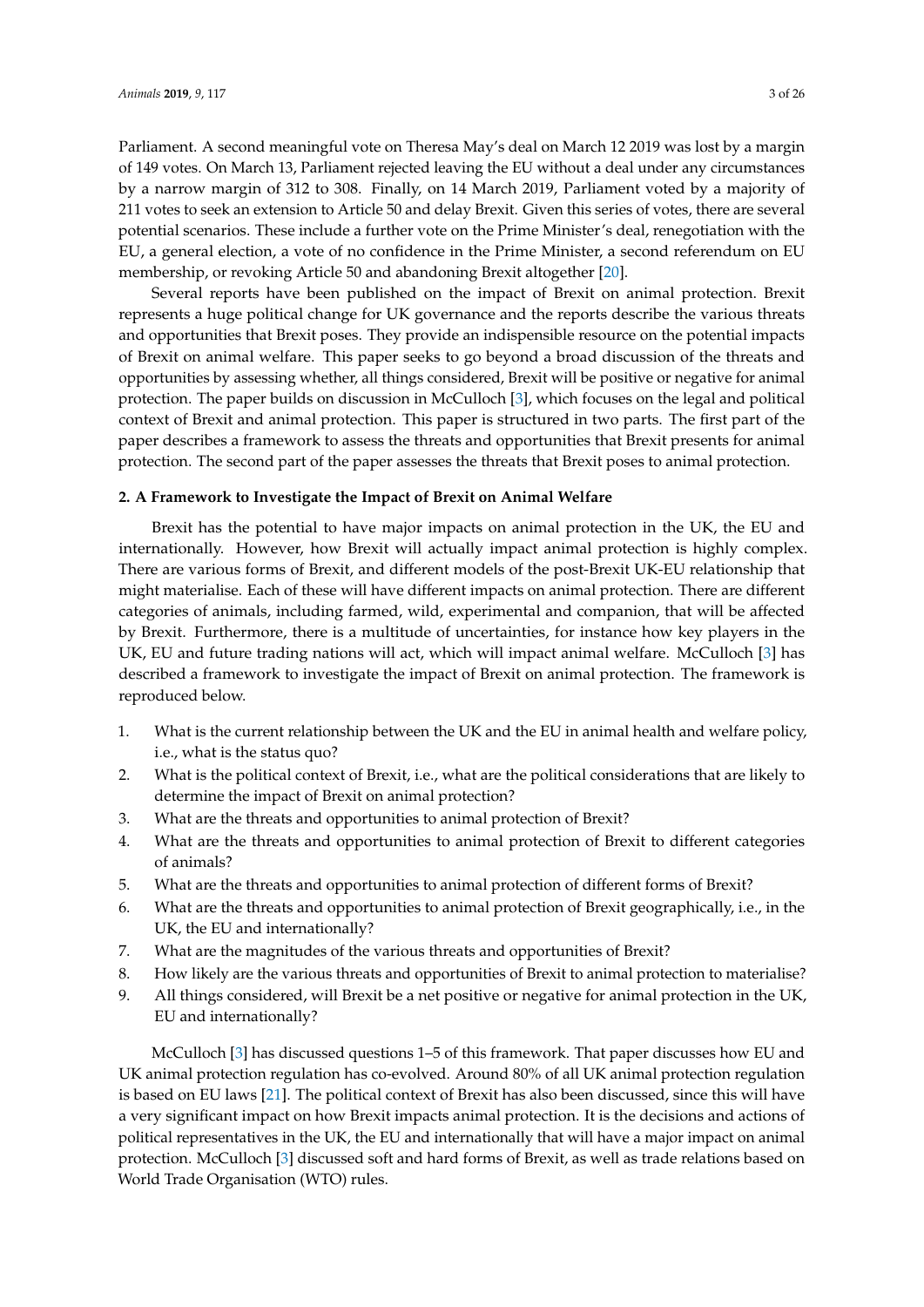In McCulloch [\[3\]](#page-20-1), it was shown that whether Brexit has an overall positive or negative impact on animals will be determined by how Brexit impacts farmed animals. This claim is based on two premises. First, there are far larger numbers of farmed animals compared to those in other categories. One billion land farmed animals are raised and slaughtered annually in the UK [\[22\]](#page-21-2), which compares for instance to four million experimental procedures conducted on animals [\[23\]](#page-21-3). Secondly, membership of the EU means that UK agricultural policy has been determined by the Common Agricultural Policy (CAP) since 1973. Brexit is therefore likely to mean far more significant regulatory and policy changes

for farm animal regulation compared to other categories of animals.

Finally, McCulloch [\[3\]](#page-20-1) claimed that a major threat to animal welfare posed by Brexit is the import of lower welfare agricultural products from nations such as the United States (US). The greatest opportunity Brexit presents is to reform UK agricultural policy based on rewarding high welfare as a public good. A soft Brexit means closer alignment between the EU and UK. For instance, a soft Brexit means that the UK remains part of the EU single market and/or customs union or policy to that effect that applies to agricultural products. A hard Brexit, in contrast, means the UK will leave both the single market and customs union. McCulloch [\[3\]](#page-20-1) claimed that the major threat of importing lower welfare products is more likely with a hard rather than a soft Brexit. For instance, a hard Brexit and trade based on WTO terms has been described as 'catastrophic' for animal welfare [\[24\]](#page-21-4). The discussion in the remainder of this paper focuses on questions 6–9 in the framework above.

#### **3. Assessment of the Threats to Animal Welfare**

How Brexit affects animal protection will be determined by a number of complex and interrelated factors. Some of these will be under the control of the UK Government; others will be influenced by the EU and future non-EU trade partners. First, Brexit will be influenced by whether the UK concludes a soft or a hard Brexit. Secondly, the political nature of the UK Government and Parliament will have a substantial impact on how Brexit affects animals. Thirdly, the impact of Brexit on animals will be influenced significantly by the EU. These impacts will be on animals in the UK, EU and internationally. Fourthly, non-EU countries such as the US may play a key role in how Brexit affects animal protection. Finally, there are a number of uncertainties such as how WTO rules will be interpreted for trade restrictions based on animal welfare grounds.

Table [1](#page-5-0) summarises the major threats that Brexit poses to animal protection. The key threats are categorised as political, regulatory, economic and trade, institutional- and capacity-related, and EU and international factors. The order is intended to be logical, beginning with the broader political context of Brexit, moving to regulatory changes, through to economic and trade considerations, and then institutional and capacity-related factors. The final category in the table moves to the discussion of how Brexit might impact EU and international animal protection. The discussion of these threats in the text follows the same order as that presented in Table [1.](#page-5-0)

| <b>Factors</b> | <b>Threat</b>                                                       | <b>Notes</b>                                                                                                                                                                                     |
|----------------|---------------------------------------------------------------------|--------------------------------------------------------------------------------------------------------------------------------------------------------------------------------------------------|
| Political      | The EU has the most progressive<br>animal welfare laws in the world | Given that the EU has the most progressive<br>animal welfare laws in the world, it is prima<br>facie problematic to claim that leaving it is<br>likely to be positive for animal welfare.        |
|                | Inherent threats in massive<br>political change                     | The scale and magnitude of governance and<br>policy affected by Brexit entails inherent risks.                                                                                                   |
|                | Right-wing nature of Brexit                                         | Politics of the right generally not associated<br>with progressive animal welfare. Small state,<br>deregulation and support for business and<br>industry often conflicts with animal protection. |

| <b>Table 1.</b> Threats posed by Brexit to animal protection. |  |  |  |  |  |
|---------------------------------------------------------------|--|--|--|--|--|
|---------------------------------------------------------------|--|--|--|--|--|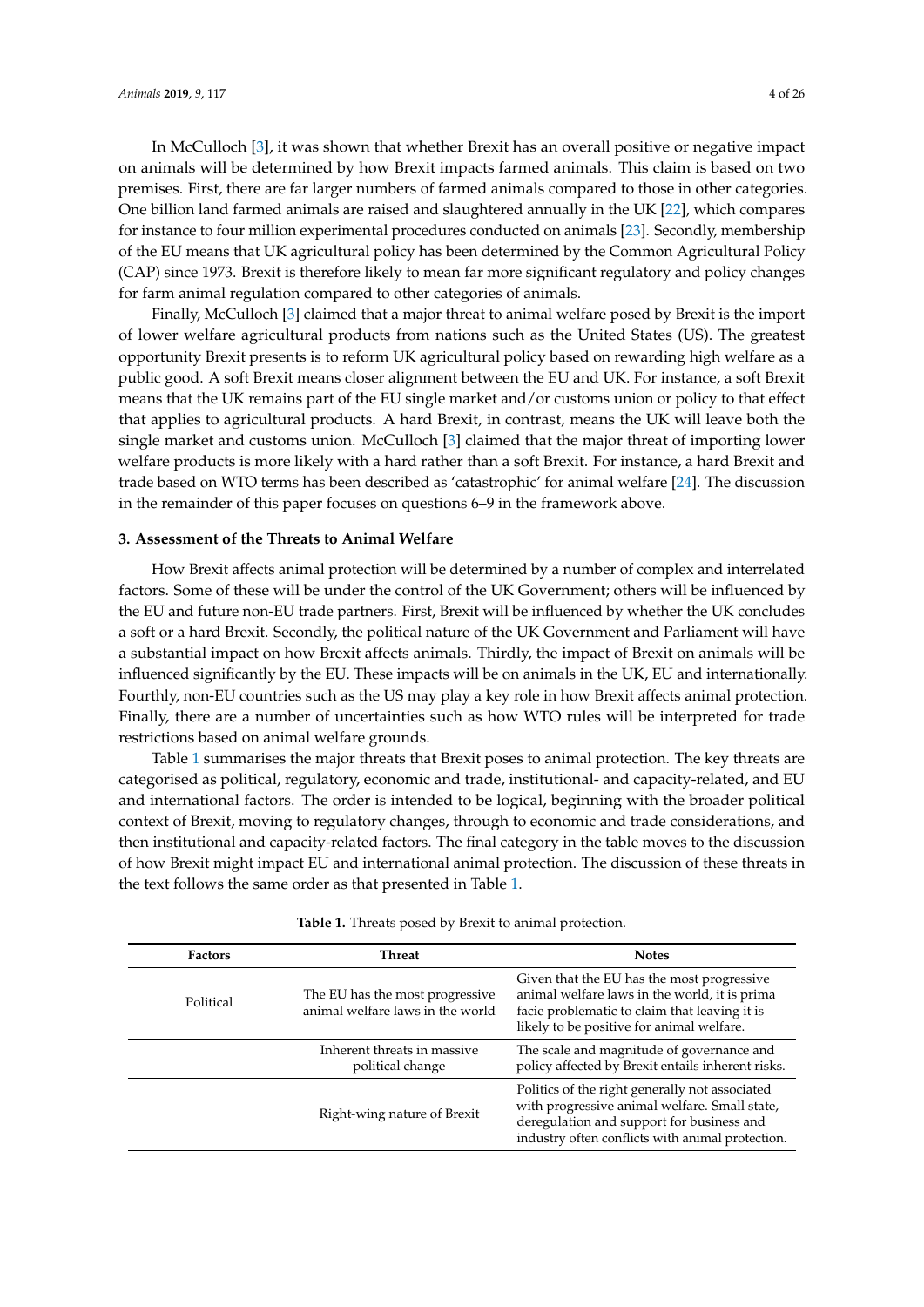| <b>Factors</b>                        | Threat                                                                                | <b>Notes</b>                                                                                                                                                                                                                                                                                                                                                                                                                                                                                                           |
|---------------------------------------|---------------------------------------------------------------------------------------|------------------------------------------------------------------------------------------------------------------------------------------------------------------------------------------------------------------------------------------------------------------------------------------------------------------------------------------------------------------------------------------------------------------------------------------------------------------------------------------------------------------------|
|                                       | Record of governing party during<br>Brexit on animal protection policy                | The Conservative Party is generally not<br>considered progressive on animal welfare.<br>Policy examples are 2017 manifesto pledge for<br>free vote on Hunting Act; support for badger<br>culling in face of scientific and public<br>opposition; and industry self-regulation such<br>as repeal of animal welfare codes and<br>replacement with industry guidance.                                                                                                                                                     |
|                                       | Major time constraints                                                                | Live animal transport delays at EU-UK border<br>due to insufficient time to build border<br>infrastructure.<br>Insufficient time to train experienced trade<br>negotiators to represent the UK in post-Brexit<br>trade deals.<br>Two-year period after giving notice of Article<br>50 means time has been against the UK<br>negotiating EU divorce agreement.                                                                                                                                                          |
| Regulatory changes                    | UK Agriculture Bill                                                                   | Government has committed to maintaining<br>Common Agricultural Policy (CAP) level of<br>subsidies until 2022 or end of Parliament.<br>If the Government later reduces subsidy levels<br>it may impact animal welfare. Agriculture Bill<br>has no provision to protect British farmers<br>from the import of lower welfare products.                                                                                                                                                                                    |
| Economic and trade                    | Risk of Brexit to UK economy                                                          | Impact assessments reveal all forms of Brexit<br>have negative impact on UK economy.<br>Economic downturns are inversely associated<br>with progressive animal protection reform.                                                                                                                                                                                                                                                                                                                                      |
|                                       | Import of cheaper agricultural<br>goods produced to lower animal<br>welfare standards | EU regulation and tariffs act as protective<br>fortress for animal welfare. Post-Brexit UK<br>may reduce tariffs to promote trade. Stringent<br>UK laws mean higher production costs and<br>retail prices. Lower tariffs leads to import of<br>cheaper products raised and slaughtered to<br>lower welfare standards, e.g., from US. This is<br>a major threat of Brexit to animal protection<br>and is a far greater risk in a hard Brexit<br>scenario. The threat will materialise with a<br>WTO rules-based Brexit. |
| Institutional and<br>capacity-related | Loss of access to advisory bodies<br>and enforcement institutions                     | Trade Control and Expert System (TRACES)<br>tracks live movement of animals within EU.<br>European Food Safety Authority (EFSA) is<br>expert body that informs EU Commission on<br>animal health and welfare. European<br>Chemicals Agency (ECHA) and EU Reference<br>Laboratory for Alternatives to Animal Testing<br>(EUL-ECVAM) prevent duplication of testing.                                                                                                                                                     |
| EU and international                  | CAP funding                                                                           | The UK is a net contributor to CAP. Post-Brexit<br>CAP shortfall would need to be made up by<br>other nations to maintain CAP spending levels.<br>This means possible CAP reductions,<br>which may negatively impact animal welfare<br>in the EU.                                                                                                                                                                                                                                                                      |

# **Table 1.** *Cont.*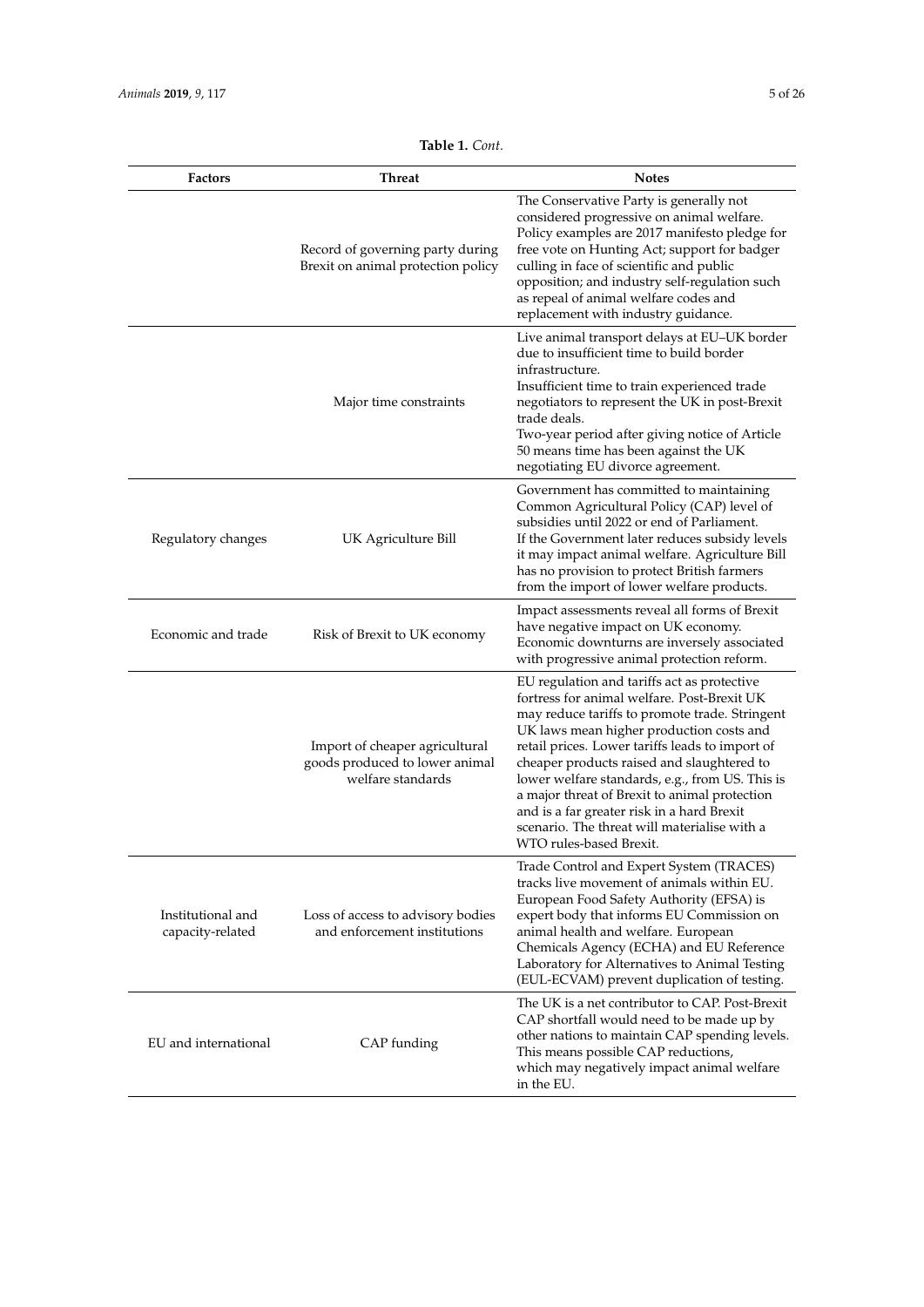<span id="page-5-0"></span>

| <b>Factors</b> | Threat                                                          | <b>Notes</b>                                                                                                                                                                                                                                      |
|----------------|-----------------------------------------------------------------|---------------------------------------------------------------------------------------------------------------------------------------------------------------------------------------------------------------------------------------------------|
|                | Brexit means animal welfare<br>weakened in EU                   | The UK has been a beacon for animal welfare<br>in the EU. Given the leading role of the UK,<br>Brexit means reduced political influence and<br>potential for reform for animal protection in<br>the EU.                                           |
|                | Weakened EU impacts animal<br>protection on international basis | A less progressive EU on animal protection<br>means weaker animal protection positions,<br>e.g., when negotiating free trade agreements<br>with third countries. Leads to longer term<br>negative impact on animal protection<br>internationally. |

**Table 1.** *Cont.*

#### **4. Political Factors**

## *4.1. The European Union Has the Most Progressive Animal Welfare Laws in the World*

The EU has the most progressive animal welfare laws in the world. Article 13 of the Treaty of Lisbon recognises animals as sentient beings and mandates that member states pay full regard to animal welfare when formulating and implementing policy. In the farmed animal context, the EU has prohibited veal crates and barren battery cages and limits the use of sow stalls. Furthermore, the EU has banned the testing of cosmetics and ingredients on animals. In the World Animal Protection (WAP) Animal Protection Index, EU nations score highly; with the UK and Austria scoring 'A' and Germany, the Netherlands, Denmark and Sweden 'B' [\[25\]](#page-21-5). EU animal health and welfare regulation is discussed further in McCulloch [\[3\]](#page-20-1).

Given that the EU has the most progressive animal welfare regulation in the world, it seems prima facie problematic to claim that leaving the EU will benefit animal protection. To elaborate, consider Brexit in a geopolitical and trade context. The United Kingdom of Great Britain and Northern Ireland is a set of islands off mainland Europe. It has strong links to the EU as a member state and to the US as a traditional political ally and trading partner [\[26\]](#page-21-6). Brexit means that the UK leaves the political institutions of the EU. If the UK leaves the single market and customs union, Brexit also means a looser trading relationship with the EU. Leaving the customs union in particular means that the UK is able to determine its own trade policy. Those who support Brexit argue that leaving the EU can increase opportunities to trade with nations such as the US. For instance, the Secretary for International Trade Liam Fox has stated the following:

*After we leave the EU on March 29, the UK will have an independent trade policy covering goods and services, we will be able to set our own tariffs, and we will be able to negotiate, sign and ratify new free trade agreements. And among our first priorities is an agreement with the United States.* [\[27\]](#page-21-7)

A move away from the EU and toward the US, for instance, may be a major problem for animal protection. Whereas the EU has very high welfare standards relative to other nations, the US has some of the least progressive legislation in the developed world [\[28\]](#page-21-8). Furthermore, the US is far more economically and politically powerful than the UK. The power imbalance between the UK and US will influence trade negotiations post-Brexit. Indeed, this issue has already begun to unfold during President Trump's state visit to the UK in summer 2018. Trump criticised Theresa May's Chequers Agreement, which was likely motivated in part by the President wanting to open up the UK market to US beef and other exports [\[29\]](#page-21-9).

In March 2019, the US Government published its objectives for a post-Brexit US–UK trade deal. The US document includes the negotiating objective to secure 'comprehensive market access for U.S. agricultural goods in the UK by reducing or eliminating tariffs'. The US negotiating stance further aims to 'Eliminate practices that unfairly decrease U.S. market access' including 'non-tariff barriers that discriminate against U.S. agricultural goods' (pp. 2–3) [\[30\]](#page-21-10).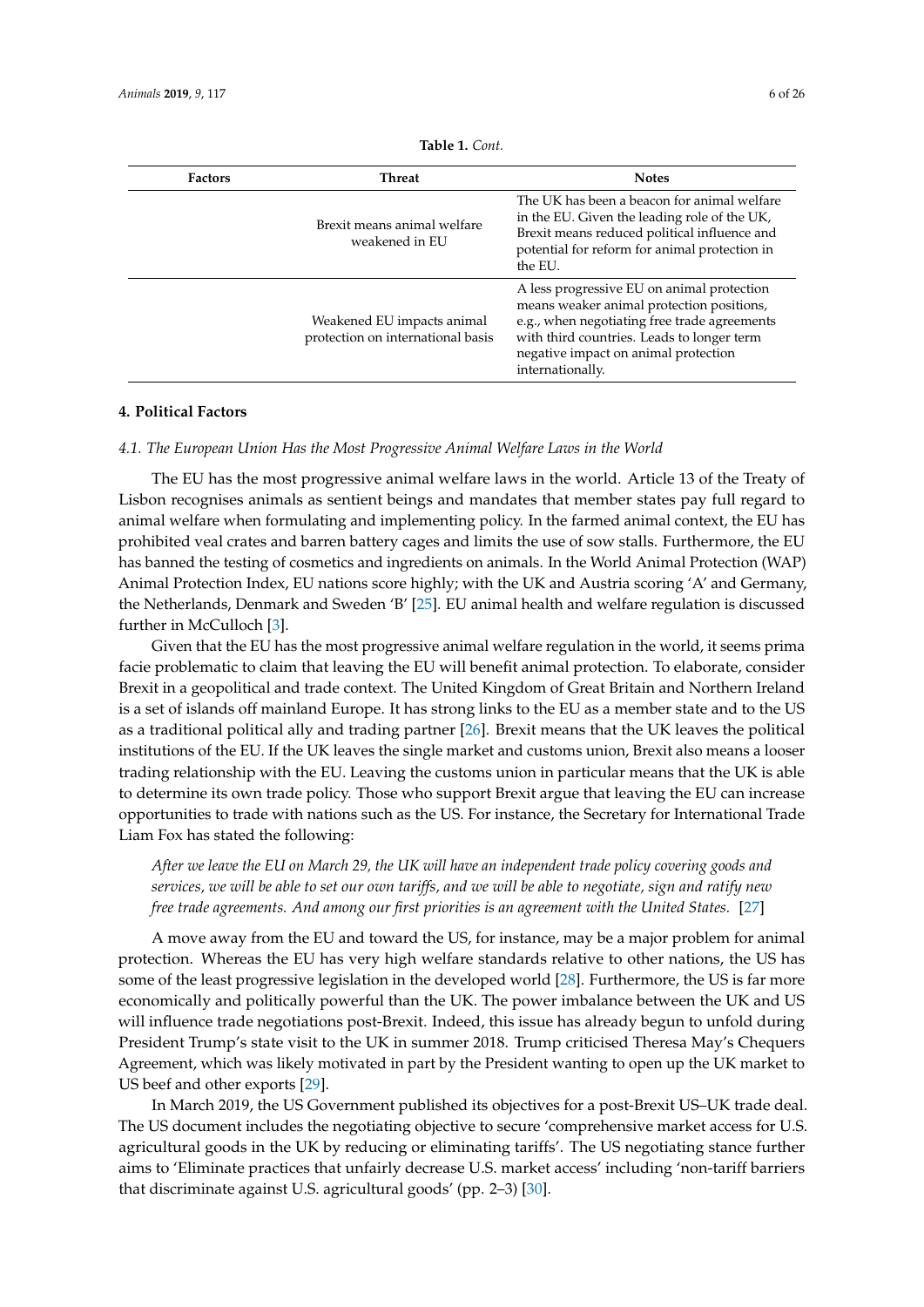On the same day as the US Government published its negotiating objectives, the US ambassador to the UK, Robert Wood Johnson, wrote an article in the *Daily Telegraph* [\[31,](#page-21-11)[32\]](#page-21-12). Johnson urged the UK to embrace US farming methods. In his article, Johnson hailed US practices such as chlorine washing chicken and hormone implants for cattle as the 'future of farming' while the EU was a 'museum of agriculture' and stuck in the past. In response to the publication of the US Government document, the UK Government has reiterated that it will not lower food safety standards after Brexit [\[33\]](#page-21-13).

#### *4.2. Inherent Threats in Massive Political Change*

Brexit constitutes a massive political upheaval for the UK. The UK has been a member of the EU since the Maastricht Treaty was signed in 1993, and before that a member of the European Communities (EC) since 1973. Around 80% of UK animal protection law derives from the EU [\[21\]](#page-21-1). Much of the threat in this context has been neutralised through the EU Withdrawal Act. The EU Withdrawal Act 2017 nationalised EU legislation, particularly regulations, into UK law. Despite this, the Act gives ministers substantial powers to amend legislation without the involvement of Parliament [\[34,](#page-21-14)[35\]](#page-21-15).

A very good example of a threat that arises from massive political change is Government policy recognising animal sentience and associated duties. The UK Government has obstructed the only piece of animal protection regulation not carried over by the EU Withdrawal Act. Article 13 of the Treaty on the Functioning of the European Union (TFEU) states that animals are sentient beings and confers a duty on the European Commission and member states to pay full regard to animal welfare when formulating and implementing policy [\[36\]](#page-21-16). Article 13 is not carried over to UK law in the EU Withdrawal Act 2018 because it is part of the TFEU. The TFEU is about the power and competence to legislate under EU law so Article 13 would not be meaningful if directly carried over to UK law. The loss of Article 13 prompted Caroline Lucas, the sole Green Party Member of Parliament (MP), to table an amendment to incorporate the provisions of Article 13 into the EU Withdrawal Bill, in order to maintain the same degree of animal protection in the UK post-Brexit [\[37\]](#page-21-17).

Conservatives MPs were whipped to vote against the amendment, and the Government won the vote by 313 votes to 295. (Government whips are party officials that enforce party discipline by providing voting instructions to Parliamentarians.) The Government argued that transposing Article 13 TFEU was unnecessary as recognition of animal sentience is implicit in the Animal Welfare Act 2006 [\[38\]](#page-21-18). The Conservative Government's position on the animal sentience issue led to a media furore that was highly critical of the Government [\[39\]](#page-21-19). The Government's position was roundly criticised by animal protection non-governmental organisations (NGOs), who argued that animals would lose a significant degree of protection. They pointed out that the Animal Welfare Act, for instance, does not cover wild animals, whilst Article 13 covers all sentient animals [\[40\]](#page-21-20).

In response to continued media attention and public disquiet, the Government published its Animal Welfare (Sentencing and Recognition of Sentience) Bill. Clause I of the Bill recognised animals as sentient and Clause II of the Bill increased the maximum punishment for animal cruelty from six months to five years. However, Clause I of the draft Bill significantly watered down the provisions in Article 13. The drafting of the Bill included 'regard' and not the 'full regard' of Article 13 and consulted on the level of regard. Furthermore, the duty to pay regard was now limited to ministers of the state, when in Article 13 it had been conferred on member states generally. Given that local government has a substantial role especially in the implementation of animal protection policy, limiting the duty to government ministers thus reduces the scope of the duty. Thus, the draft Animal Welfare (Sentencing and Recognition of Sentience) Bill both reduced the degree of the duty, as well as the scope of responsibility [\[37,](#page-21-17)[41\]](#page-21-21).

The watering down of Article 13 post-Brexit constitutes a downgrade in the moral and legal status of animals [\[42\]](#page-21-22). The Bill was heavily criticised by the Environment, Food and Rural Affairs Committee (EFRA Comm), the Parliamentary body that scrutinises Department for Environment, Food and Rural Affairs (Defra) policy. EFRA Comm recommended that the Government split the Bill into its two clauses, pass Clause II of the Bill, and re-draft and consult further on Clause I of the Bill that included provisions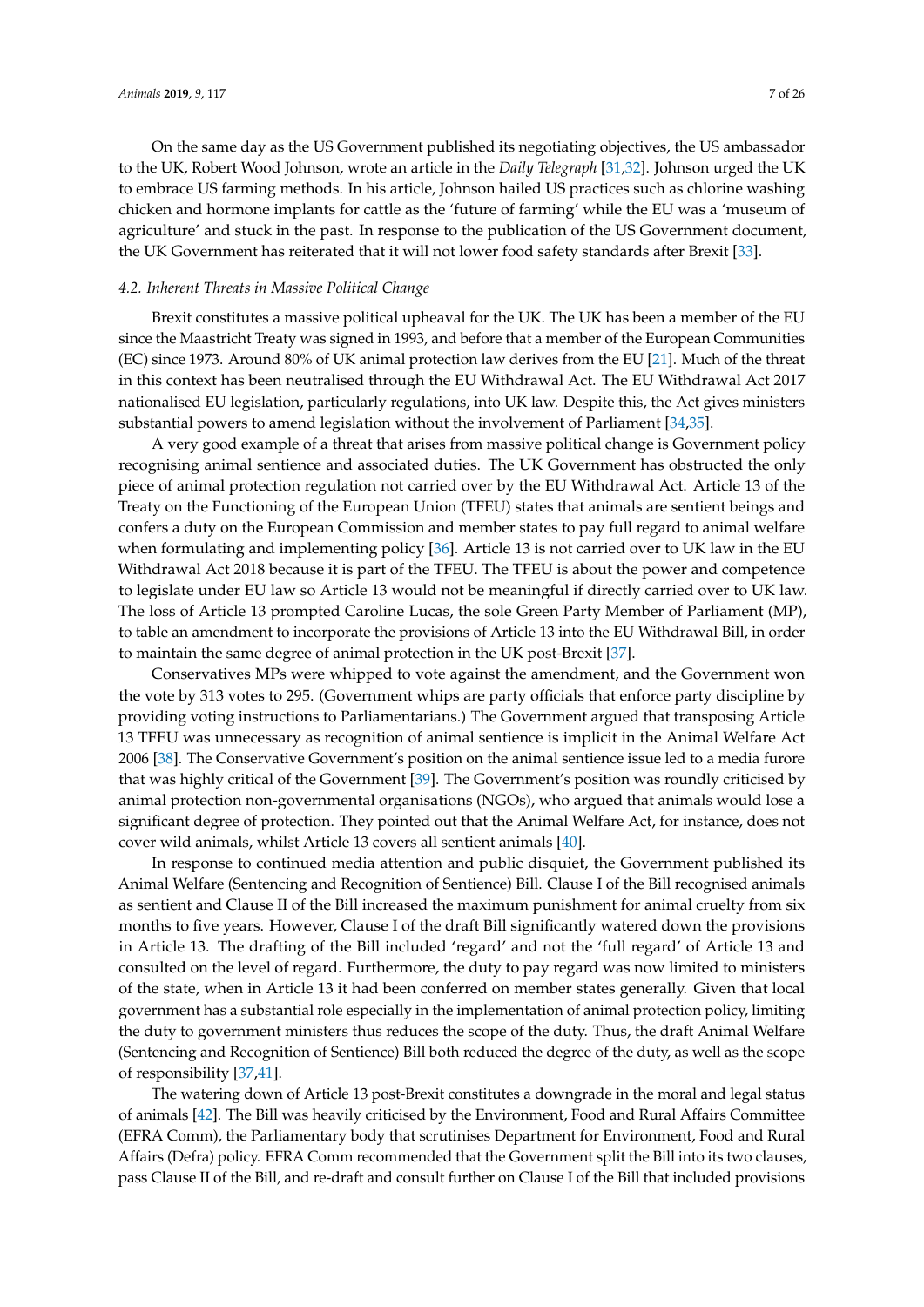related to sentience. The Government has followed this advice, and has announced it will publish a re-drafted Bill on sentience. Arguably, the current situation means there is a real risk that the UK will not have an Act in place to recognise animal sentience and confer the relevant duties on Government during the implementation period and immediate post-Brexit phase. During this time, the Government will be under significant pressure when negotiating trade deals involving agricultural products with the EU and third countries such as the US [\[43\]](#page-21-23). If a Bill recognising sentience and conferring an obligation on the UK Government were enacted prior to negotiating trade deals, ministers would need to respect the duty, for instance to pay regard to animal welfare. Without such an obligation in place, the UK Government would have no such obligation to pay regard to the welfare of sentient animals. Given that Brexit may lead to the UK negotiating hundreds of trade deals around the world, and the potential impact of such trade deals on billions of animals going forward, having sentience legislation in place during such a time is enormously important for animal protection.

Based on such concerns about Brexit and in particular recognition of sentience, a coalition of 36 of the largest UK-based animal protection organisations organised a Better Deal for Animals campaign in February 2019. The coalition, including the Royal Society for the Prevention of Cruelty to Animals (RSPCA), Compassion in World Farming (CIWF) and Humane Society International (HIS) is lobbying for an Animal Welfare Advisory Council to provide robust independent advice to government departments. The coalition argues that the Council should include experts in animal welfare and ethics and carry out prospective animal welfare impact assessments to inform Government policy [\[44,](#page-22-0)[45\]](#page-22-1).

In a YouGov poll commissioned by the coalition, 81 per cent of respondents preferred animal welfare laws in the UK to be maintained or made more extensive after Brexit. However, 56 per cent were not confident that the UK Government would keep its commitments to recognise animal sentience and strengthen animal protection after Brexit. Two thirds of respondents supported the establishment of an Animal Protection Committee to provide expert independent advice to Government. In terms of future trade, 80 per cent supported the inclusion of a clear requirement that imported animal products meet or exceed British animal welfare standards [\[46](#page-22-2)[,47\]](#page-22-3).

# *4.3. Brexit Is Motivated and Delivered by the Political Right*

The academic animal welfare literature in the UK has been dominated by animal welfare science since the publication of the Brambell report in 1965 [\[48\]](#page-22-4). With some notable exceptions [\[41](#page-21-21)[,49](#page-22-5)[,50\]](#page-22-6), there are few authors that have written about animal protection in a political science context. This is unfortunate because developments in animal welfare science require changes at the political level for meaningful reform. Furthermore, Brexit represents political change of such a magnitude that it has the potential for substantial and long-term impacts on animals. The impact that Brexit ultimately has on animal protection will relate directly to decisions make by key actors in Westminster, Whitehall and Brussels.

Elsewhere, I have discussed the political context of Brexit [\[3\]](#page-20-1). Britain has had an ambivalent relationship with Europe since it joined the EC in 1973. In the 1970s of the two major British parties it was Labour that was the more divided on Europe. During the 1975 referendum campaign to remain in the EC, the Prime Minister Harold Wilson permitted his Eurosceptic ministers, including Tony Benn, to campaign to leave the EC. In contrast, leading up to 1975 the Conservative Party had consistently supported membership of the EC [\[51\]](#page-22-7).

In the 1980s, however, the attitudes of the two major parties toward Europe began to shift. Margaret Thatcher was increasingly concerned about European integration and her 1988 Bruges speech resulted in a generation of Conservative Eurosceptic MPs. In the 1990s the Conservative Party was increasingly split on the EU under John Major [\[52\]](#page-22-8). The United Kingdom Independence Party (UKIP) was founded in 1993 and it was the later leakage of Conservative voters to UKIP [\[53\]](#page-22-9) that prompted the leader of the Conservatives and Prime Minister David Cameron to pledge to hold an in/out referendum on the EU if his party was elected to Government in the 2015 general election [\[54\]](#page-22-10).

In the 1990s, the Labour Party under Tony Blair became more pro-European. Today's Labour Party membership and its MPs are both pro-European [\[55\]](#page-22-11). However, the Labour leader Jeremy Corbyn,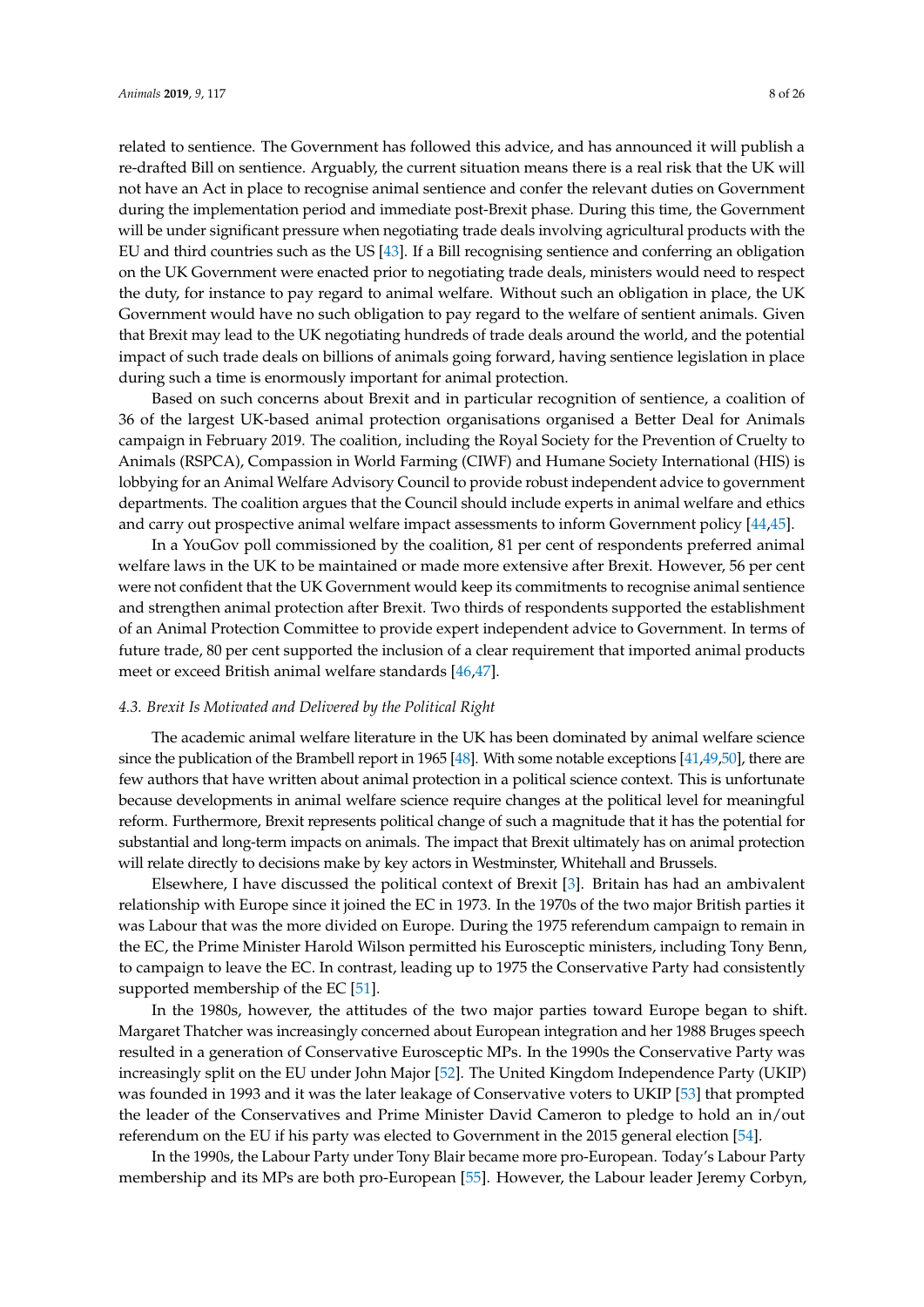influenced by Benn in the 1970s, is more Eurosceptic than his party, although he campaigned in the 2016 referendum to remain in the EU [\[56\]](#page-22-12). Thus, despite Euroscepticism being more associated with the right wing of the Conservative Party in the UK today, there are elements of Euroscepticism in the Labour Party, and especially its leadership.

The motivation for the EU referendum and subsequently Brexit has been described above. Theresa May has appointed to her Cabinet high-profile right-wing Eurosceptics to deliver Brexit such as David Davies (Department for Exiting the EU), Liam Fox (Department for International Trade) and Boris Johnson (Foreign Office) [\[3\]](#page-20-1). The Prime Minister has been accused of pandering to the ERG, formed by the Eurosceptic right wing of her party, during the Brexit negotiations [\[57](#page-22-13)[,58\]](#page-22-14). The ERG has played a key role in orchestrating opposition to Theresa May's Withdrawal Agreement and has been instrumental in voting it down in Parliament [\[12](#page-20-10)[,59\]](#page-22-15).

Brexit has therefore in large part been motivated and continues to be significantly influenced by the right wing of the governing Conservative Party [\[54\]](#page-22-10). Nick Clegg, the leader of the Liberal Democrats and the Deputy Prime Minister during the 2010–2015 Coalition Government, has written:

*I occupied a ringside seat as the Conservatives lurched rightwards under the pressure of an insurgent UK Independence Party (UKIP) and reopened their festering disagreement over Europe, culminating in Cameron's spectacularly misjudged referendum on the UK's membership of the EU.* (p. 2) [\[54\]](#page-22-10)

Arguably, it is difficult to interpret much of the political context of Brexit to be positive for animal protection. Neumayer has examined the positions of parties on the left–right political spectrum and their stances on environmental policy in party manifestos. He found that left-wing parties have more pro-environmental policies than those on the right. His research on the political orientation of individuals corroborated this [\[60\]](#page-22-16).

The political right is associated with a small state, deregulation and support for business and industry interests. In terms of the state and regulation, Radford writes the following with respect to animal protection:

*Because legislation does not in the main protect an animal's life, the owner retains complete discretion to decide for himself whether it should live or die. Legal regulation of the way in which animals are treated therefore continues to be essential in order to offset the otherwise unconstrained property rights of the owner under common law.* (p. 102) [\[61\]](#page-22-17)

A political philosophy that favours a small state, deregulation and support for business and industry interests is generally not associated with progressive animal protection policies. In the UK context, this can be seen from animal protection policies of political parties in general election manifestos. For instance, in the UK 2017 general election, the Green Party has far more progressive policy positions than the Labour Party, which in turn has a more progressive stance compared to the Conservative Party [\[62\]](#page-22-18). This line of decreasing protection for non-human animals follows the political spectrum from left to right.

Human society has almost absolute power over farmed, experimental and companion animals [\[63\]](#page-22-19). Such animals are almost invariably harmed in the farming or experimental process, often severely. The great majority of farmed and experimental animals are killed before their natural deaths [\[64,](#page-22-20)[65\]](#page-22-21). Non-human animals are in an extremely weak position and are effectively at the mercy of a Government voted for by humans with a mandate overwhelmingly to promote human wellbeing [\[66\]](#page-22-22). The state is the obvious protector of the weakest in society, whether they are elderly, the young or the mentally incapacitated.

Smaller states with lower rates of taxation and public spending are associated with self regulation and reduced capacity for enforcement of laws. A political philosophy supporting a small state claims that markets distribute goods most efficiently [\[60\]](#page-22-16). Thus, right-wing politics supports minimal regulation, deregulation or industry self-regulation. Since sentient animals, like other vulnerable groups in society, require effective laws and their enforcement for protection, such a politics is arguably not optimal for their welfare. On the morality of the market, Radford writes: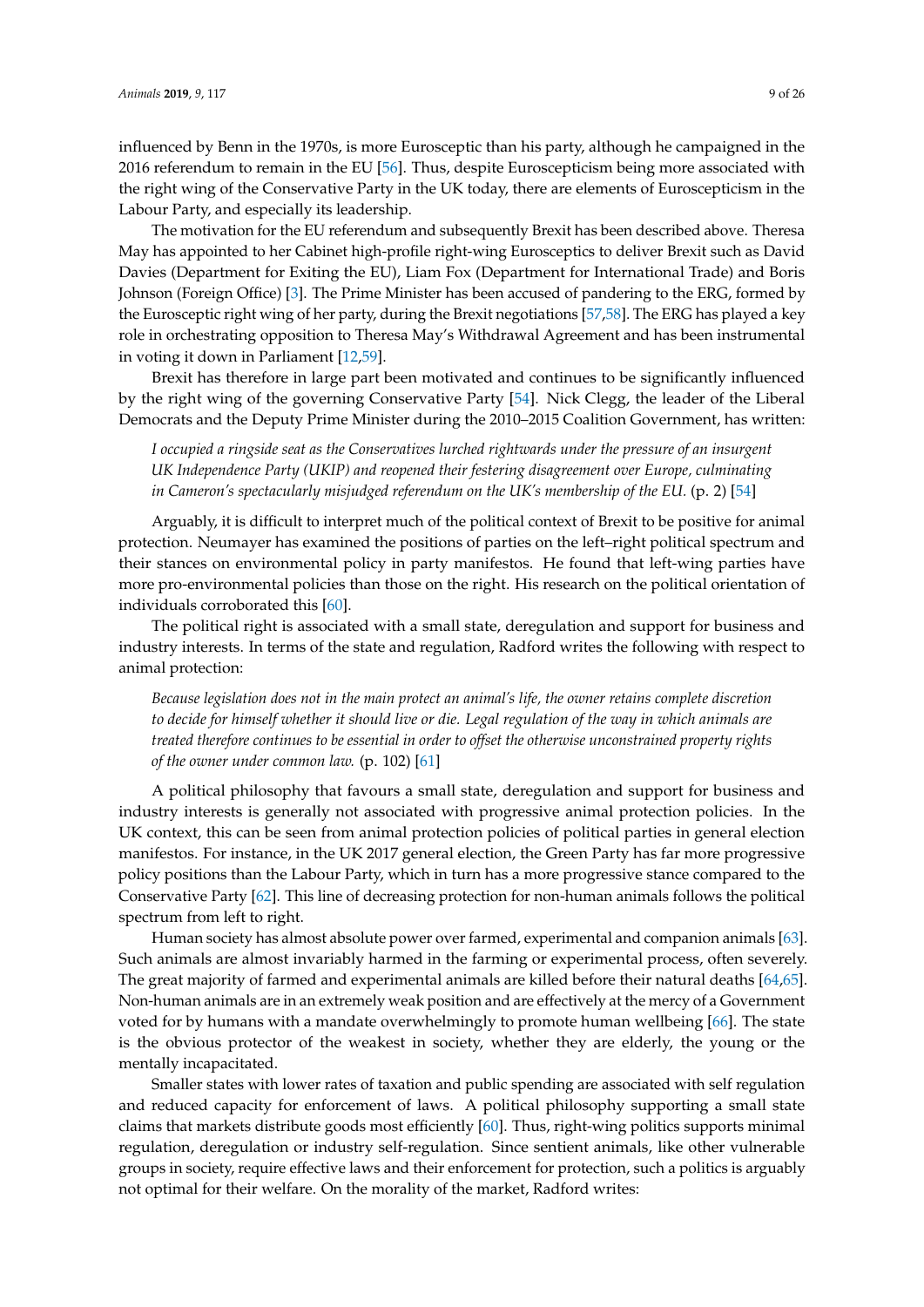*If the market has a morality at all, it is not necessarily that of the community, and across a broad spectrum of interests it is considered both legitimate and appropriate to use legislation to offset the extremes of market forces, especially to protect the vulnerable.* (p. 109) [\[61\]](#page-22-17)

Radford's claim is particularly valid because animals are classified legally as property and traded in the market as commodities [\[67,](#page-22-23)[68\]](#page-22-24). Indeed, it was this reality that motivated Britain, with a history of animal protection, to lobby the EU to recognise animal sentience in law.

The Conservative Government's approach to animal protection can be illustrated by its policy on animal welfare codes in 2016. In the UK, animal welfare codes are official documents that are not themselves legally binding, but they can be used in a court of law to support a case prosecuting cruelty [\[61\]](#page-22-17). They are published for most farmed species and have been considered important documents for guidance for farmers and other animal keepers [\[69–](#page-22-25)[72\]](#page-23-0). However, as a result of chronic underfunding at Defra, the animal welfare codes were desperately in need of being updated. Rather than update the codes in central Government, or commission experts in animal welfare to update the codes, the Conservative Government planned to repeal the codes and replace them with guidance written by the farming industry itself.

The Conservative Government's approach to the codes is entirely consistent with the approach to policy making discussed above. The centre right Conservative Government that believed in a small state followed a self-regulatory agenda that supported industry interests to the extent that it asked the farming industry itself to write up-to-date guidance on animal welfare. Predictably, animal protection NGOs and the general public objected to the farming industry, which was seen to have obvious vested interests, updating the documents [\[73\]](#page-23-1). The campaign against the policy was successful and the Government was forced to u-turn on its earlier position [\[74,](#page-23-2)[75\]](#page-23-3).

There is therefore a real concern that both the motivation and delivery of Brexit by the political right will be detrimental for animal protection, based on the above discussion.

## *4.4. Animal Protection Policies of the Governing Conservative Party during Brexit*

When discussing how Brexit is likely to impact animal protection, a key indicator is the past record of the Government that is in power and that will deliver Brexit. For instance, it is reasonable to predict that a Government that had a very good record on animal protection issues might be more concerned about how Brexit impacts animals, and would mitigate any threats. Conversely, a Government that had a poor record on animal protection might be less concerned about how Brexit impacts animals. Ultimately, the claim is based on the premise that a more progressive Government on animal protection would have made policies based in part on a higher regard for animal protection. Of course, this relation between a Government's past record on animal protection and its future policy positions is not a necessary one. I.e. the relation between past record and future policy making would not hold in all instances. Despite this, it is reasonable to claim there is some relation between the record of a Government and future policy positions. In this context, the Conservative Government has a mixed record on animal protection policy, which is summarised in Table [2.](#page-9-0)

| <b>Progressive Policy</b>                                           | <b>Regressive Policy</b>                                                             |
|---------------------------------------------------------------------|--------------------------------------------------------------------------------------|
| Mandatory closed-circuit television (CCTV)<br>in abattoirs          | Animal sentience policy related to Article 13 of the<br>Treaty of Lisbon             |
| Prohibition of microbead plastics in UK                             | Policy to repeal animal welfare codes and replace<br>with industry-based guidance    |
| Ban on sale of ivory in UK                                          | 2017 general election pledge to give Parliament a free<br>vote to repeal Hunting Act |
| Lucy's Law to ban the third-party selling of puppies<br>and kittens | Policy of widespread badger culling in England                                       |

<span id="page-9-0"></span>**Table 2.** Progressive and regressive animal protection policy of the Conservative Government delivering Brexit.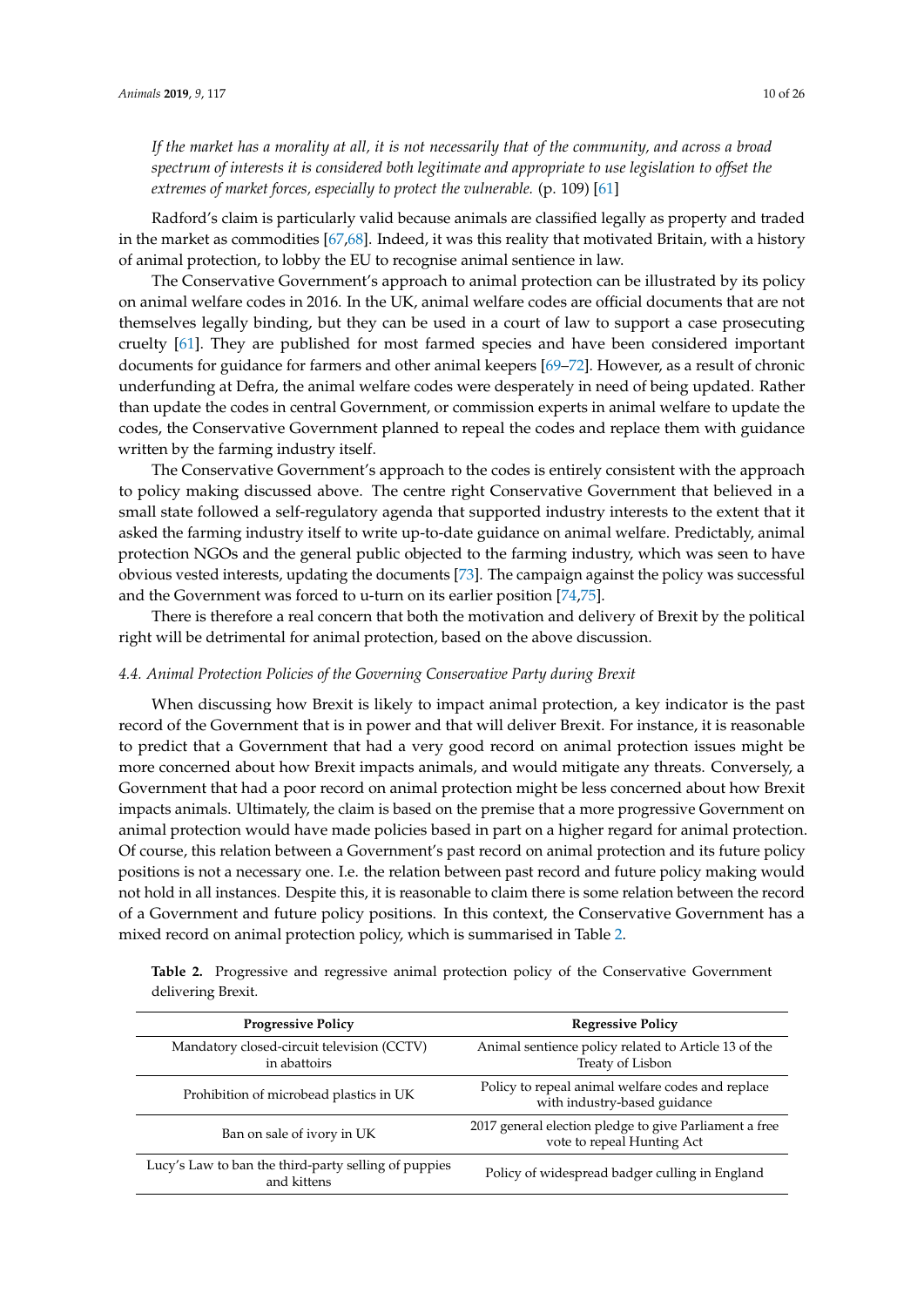## 4.4.1. Controversial Animal Protection Policies: Fox Hunting and Badger Culling

The Conservative Government's approach to two policy issues, first animal sentience, and secondly animal welfare codes, have been discussed above. Further examples include the Conservative Party policy on fox hunting and the Conservative Government's support for badger culling.

After more than a century long debate, a Labour Government passed the 2004 Hunting Act to outlaw fox hunting. The Hunting Act was passed based on a free vote in Parliament, and it enjoys widespread public support; 84 per cent in a British poll responded that fox hunting should not be made legal [\[76\]](#page-23-4). Despite this, the Conservative Party's 2017 general election manifesto included a pledge to re-open the fox hunting debate by giving a free vote in Parliament to repeal the Hunting Act [\[77\]](#page-23-5). Furthermore, the Prime Minister Theresa May has publicly supported a return to fox hunting during the 2017 general election campaign. In his analysis of Brexit and animal protection, Wookey has been severely critical of May in this context, claiming that her support for fox hunting means that she is in 'no credible position to comment on animal welfare concerns at all' (p. 41) [\[35\]](#page-21-15).

The manifesto pledge and May's support for fox hunting were severely criticised even in Conservative supporting media. Some blamed the fox hunting pledge for losing key votes that resulted in the Conservatives losing seats at the election and forming a minority Government with the Democratic Ulster Party (DUP) [\[78\]](#page-23-6). The Conservatives subsequently dropped the policy [\[79\]](#page-23-7), presumably because it would not command a majority in Parliament to enable its passage. Fox hunting is supported by elements of the Conservative Party based in part on a libertarian politics of not interfering with minority interests [\[80](#page-23-8)[–82\]](#page-23-9).

The 2010–2015 Conservative-led coalition Government and the 2015–2018 Conservative Governments have maintained strong badger culling policies since the pilot culls began in 2013. In the UK, the badger, *Meles meles*, is culled as a disease control measure to reduce bovine tuberculosis in cattle [\[83\]](#page-23-10). The National Farmers Union (NFU) strongly supports badger culling [\[84\]](#page-23-11), and the Conservative Party is considered to be close to the NFU and farming interests [\[85\]](#page-23-12). The Government culling policy is despite independent scientists, based on a decade long government-commissioned field trial, recommending against culling. The Independent Scientific Group (ISG), which conducted the Randomised Badger Culling Trial (RBCT) advised that badger culling can make 'no meaningful contribution' to reducing bovine TB in cattle [\[86\]](#page-23-13). In the UK, the badger is a protected species under the Protection of Badgers Act 1992. It is the largest land carnivore in the UK and is an important wildlife species in British literature and culture. The Conservative Party's stance on badger culling in Government has, therefore, been highly controversial. Based on Government figures, the policy involves culling five (4.8) badgers to prevent the slaughter of a single cow over a nine year policy timeframe [\[87](#page-23-14)[,88\]](#page-23-15).

In contrast to the Conservative Government's badger culling policy, the Labour Party both in Government and in opposition has maintained a strong policy against culling. Based on the report of the ISG in 2007, the Defra Secretary Hilary Benn announced in Parliament that Labour would not pursue a badger culling policy [\[83\]](#page-23-10). More recently, the Labour Party manifesto for the 2017 general election states unequivocally 'We will cease the badger cull, which spreads bovine TB' [\[89\]](#page-23-16). The Labour Party repeated the policy to 'End the badger cull' in its 2018 50-point animal welfare plan [\[90\]](#page-23-17). Similarly, the Green Party strongly opposes the badger cull and its sole MP Caroline Lucas is a fierce critic of the Conservative policy [\[91\]](#page-23-18).

Again, the Conservative Government position on badger culling may be instructive for Brexit and animal protection. Arguably, the Conservatives have prioritised the economic interests of the farming industry over the protection of a native wildlife species. This may in part be explained by the power of agricultural policy communities and their influence on government [\[50](#page-22-6)[,92](#page-23-19)[,93\]](#page-23-20). However, as stated above the Labour Party has a strong policy against culling and has committed to stop the cull. This may be evidence of the agricultural policy community opening up to competing interests, at least in the case of a Labour Government. An alternative explanation to policy network theory would be that in bovine TB policy Labour has followed an evidence-based policy making model [\[94\]](#page-23-21) more so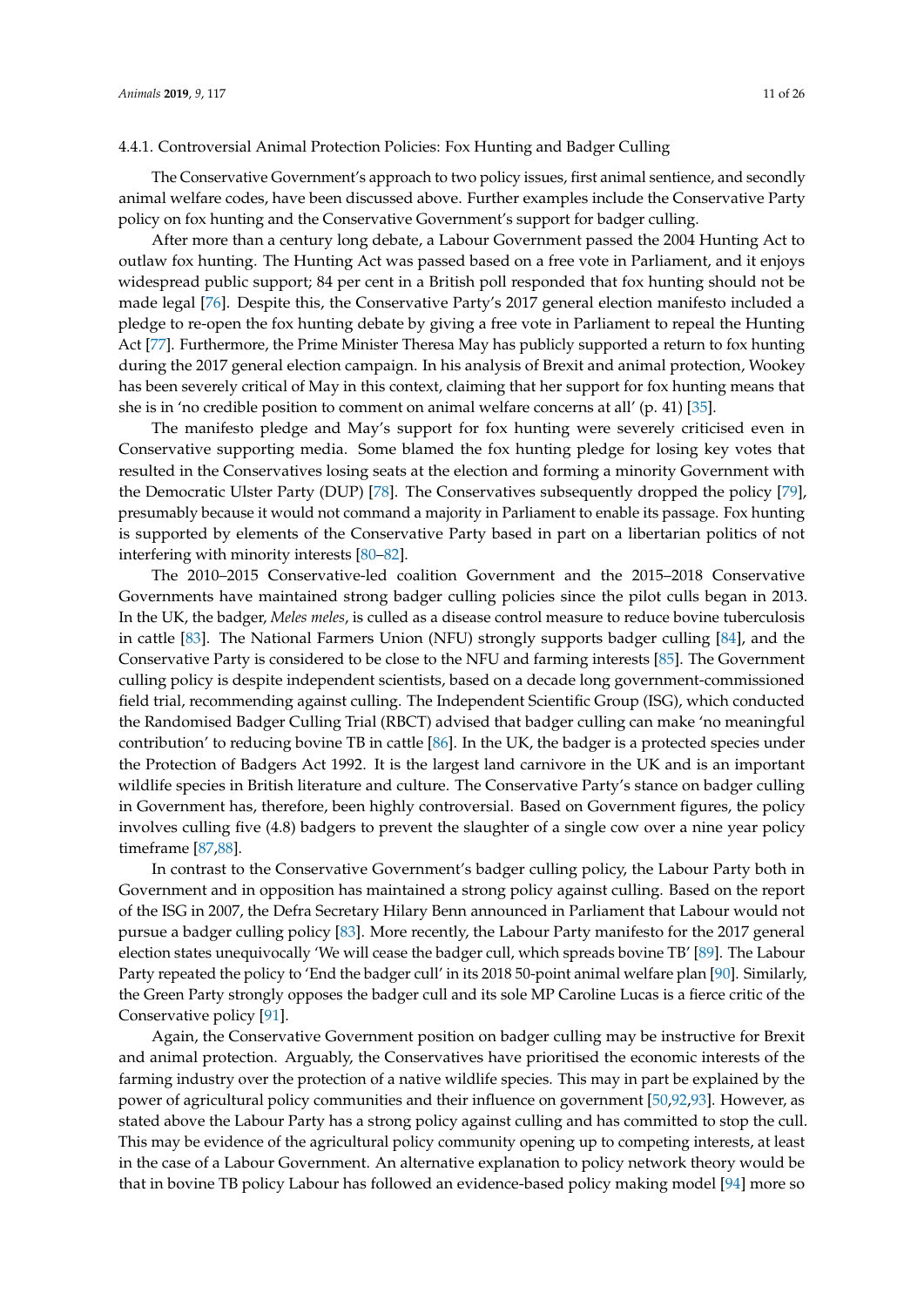than have the Conservatives. Of course, this assumes that the Labour Party would in fact stop the badger cull if it were elected to government.

The Conservative Party policy of widespread culling has been conducted in the face of scientific and public opposition. Brexit will present major conflicts for the government between promoting economic interests, for instance in trade deals, and protecting animal welfare. The badger culling policy may be instructive for how the Conservative Government will act in this context.

4.4.2. Progressive Animal Protection Policies: Mandatory Closed-Circuit Television (CCTV) in Abattoirs, Prohibition of Microbead Plastics and Sale of Ivory, and Lucy's Law

The controversial policies discussed above and media coverage of issues such as chlorinated chicken have prompted the Conservative Government to make a number of policy statements about maintaining and even improving animal protection during Brexit. For instance, the Prime Minister Theresa May made the following statement during Prime Ministers Questions in reply to a question by the Conservative Brexiteer Theresa Villiers MP:

*We should be proud that in the UK we have some of the highest animal welfare standards in the world—indeed, one of the highest scores for animal protection in the world. Leaving the EU will not change that. I can assure her that we are committed to maintaining and, where possible, improving standards of welfare in the UK, while ensuring of course that our industry is not put at a competitive disadvantage.* [\[95\]](#page-23-22)

The Conservative Government has made a number of important reforms in animal protection. These include mandatory CCTV in abattoirs in England, the banning of microbead plastics, the prohibition of the sale of ivory and Lucy's Law, which bans the third party sale of puppies. The Conservative Government should be applauded for such policies. Indeed, in 2018 the RSPCA awarded Michael Gove the 'Politician of the Year' for his animal protection policies as Defra Secretary [\[96\]](#page-23-23).

Whilst welcome, however, the benefits of the above reforms are relatively small compared to some of the threats that Brexit poses to animal protection. For this reason, it is of fundamental importance for the animal protection community to maintain a critical stance during Brexit [\[35\]](#page-21-15). Brexit is a major political upheaval and the risks to animal welfare are substantial. If Government policy and trade agreements permit the import of lower welfare foods, for example, the positive impact of such reforms would be wiped out. This is because the import of lower welfare products would have widespread and long term impacts on animal welfare, which would substantially outweigh any of the benefits based on the above policies. Indeed, the impact these reforms will have on animal welfare is a drop in the ocean compared to larger scale changes in food and farming policy that could have massive detrimentals impact on animal welfare.

#### *4.5. Major Time Constraints*

Once Theresa May had given the EU Commission notification of Article 50 in March 2017 to leave the EU, the clock was ticking for Brexit. The UK would have only two years to conclude a divorce agreement with the EU until March 2019 before it entered the 20-month implementation period until 2021. Indeed, Robert Peston has called May's decision to invoke Article 50 'the most wilful act of vandalism by a serving prime minister' (p. 18) [\[7\]](#page-20-5). This is because triggering Article 50 created an arbitrary hard deadline and at the same time gave up the UK Government's most important leverage over the EU. This section briefly discusses two major threats to animal protection associated with time constraints to prepare for Brexit.

#### 4.5.1. Live Animal Transport

Jo Moran of the Brussels-based animal protection NGO Eurogroup for Animals has given a presentation to the European Parliament that highlighted the grave consequences of a hard Brexit on the transport of live animals [\[97\]](#page-23-24). The EU and Turkey share a customs union but this does not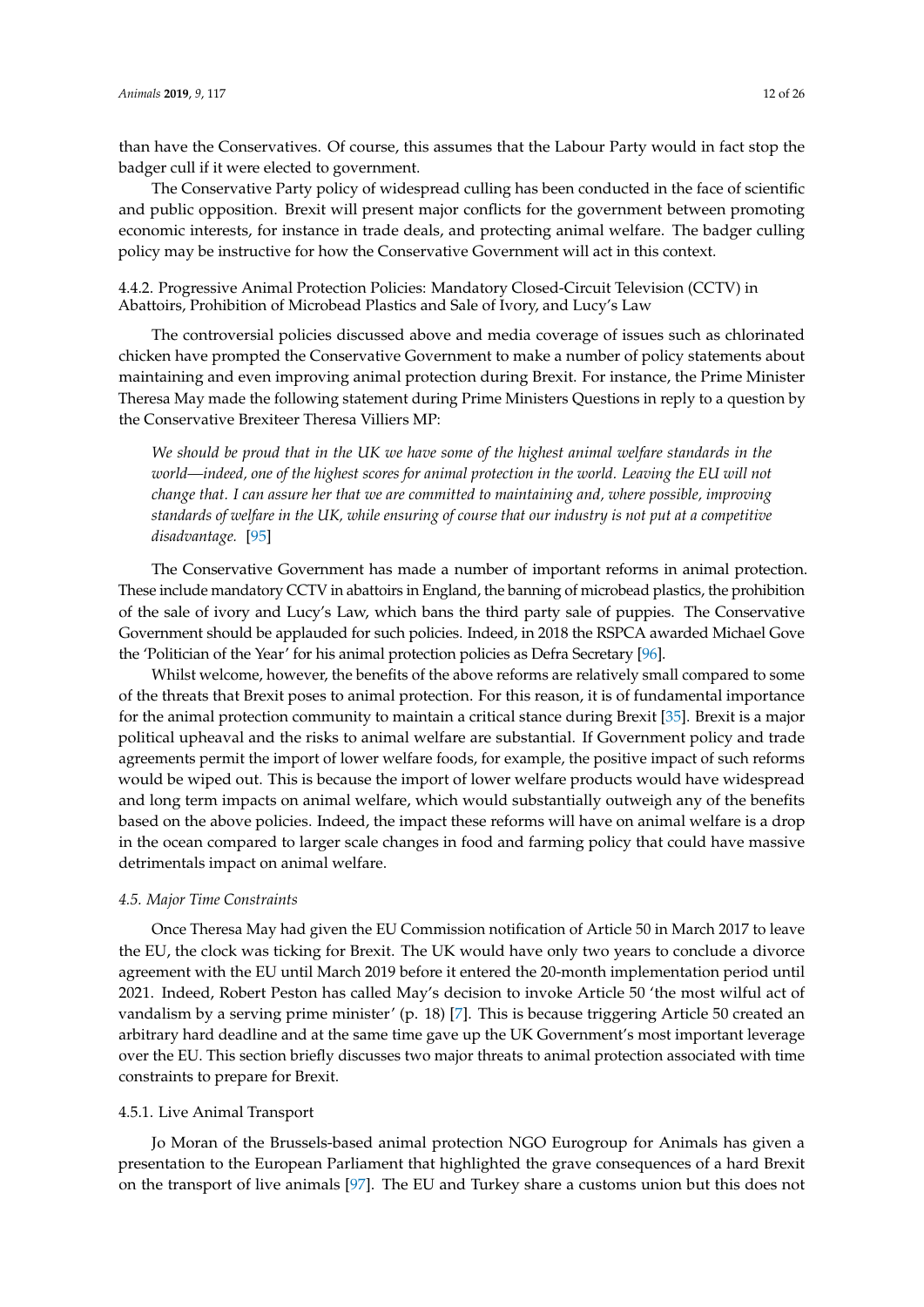cover agricultural products. This means there are mandatory health checks on livestock animals being transported between the EU and Turkey. These mandatory health checks can cause six-hour hold ups at the Bulgaria-Turkey border; in some cases the delays are much longer than six hours. To put this in context, Compassion in World Farming (CIWF) lobby for a *maximum* total journey time of eight hours [\[98\]](#page-24-0). The reason is that transportation causes live animals substantial stress and suffering, which increase with longer journey times [\[99\]](#page-24-1).

In the context of Brexit there is a major risk that the Turkey-Bulgaria border situation is repeated at the Dover-Calais sea border between the UK and France. Indeed, the problem could be far worse. The UK Government's policy is for agricultural products, including livestock, to be part of a 'common rulebook', which effectively means they remain in the single market and would not require additional health checks [\[10,](#page-20-8)[11\]](#page-20-9). At the time of writing, however, Theresa May's Withdrawal Agreement has been rejected by Parliament, so it is uncertain if there will be a 'common rulebook' for agricultural products. If, for whatever reason, livestock are not permitted free movement of travel between the UK and EU, the consequences for animal protection could be grave.

Modelling studies have shown huge tailbacks on the M20 in Kent in the UK, which is the main artery road that lorries will carry live animals to Dover and on to Europe [\[100\]](#page-24-2). Based on current timeframes related to Article 50 and leaving the EU, the UK simply does not have the time to build infrastructure to meet demands for border checks of live animals at Dover and Calais. The problem would arise in the event of a no-deal on Brexit between the UK and the EU, which remains a real possibility as it is the default position without a deal [\[101\]](#page-24-3). In its guidance on what to do in a no deal situation, the Government has stated that it will not conduct mandatory health checks on livestock coming from the EU. In an article discussing how a no-deal Brexit might impact food security, Ian Dunt has criticised the Government position on this. First, the situation does not seem consistent with Brexiteer demands to take back control, when we are relying on EU health standards. Secondly, the plan also relies on the EU reciprocating, i.e., not checking live animals being imported from the UK, which is far from certain [\[102\]](#page-24-4).

#### 4.5.2. Trade Negotiators

A further example of time- and resource-related threats relates to expert trade negotiators. The EU has negotiated on behalf of the UK in trade agreements for the past few decades. Indeed, the EU has a reputation for having some of the best trade negotiators in the world. Free trade deals generally take around seven years to conclude. However, under the Withdrawal Agreement the UK would only have 21 months to make a trade deal with the EU between 29 March 2019 and 31 December 2020. When the UK leaves the EU, it will need professional and skilled trade negotiators to broker deals with the EU and non-EU countries and trade blocs. However, the UK is in the position of having very few trained and experienced trade negotiators [\[103\]](#page-24-5). Indeed, Defra has been recruiting negotiators at all levels to work on trade deals after Brexit.

The UK's lack of trade negotiators is a major problem for animal protection. As discussed in a later section of this paper, a major threat that Brexit poses to animal protection is the import of lower welfare agricultural products. The UK Government has made numerous policy statements to the effect that animal welfare will be maintained after Brexit [\[95](#page-23-22)[,104](#page-24-6)[,105\]](#page-24-7). Given that a major threat to animal protection is the import of lower welfare products, the Government negotiating stance for all trade deals must be that animal welfare standards constitute a red line. I.e. the Government position must be that the UK will not import lower welfare animal products. If the UK Government does not commit to and maintain such red lines on importing lower welfare products, it is difficult to see how Brexit will not be detrimental to animal welfare, all things considered.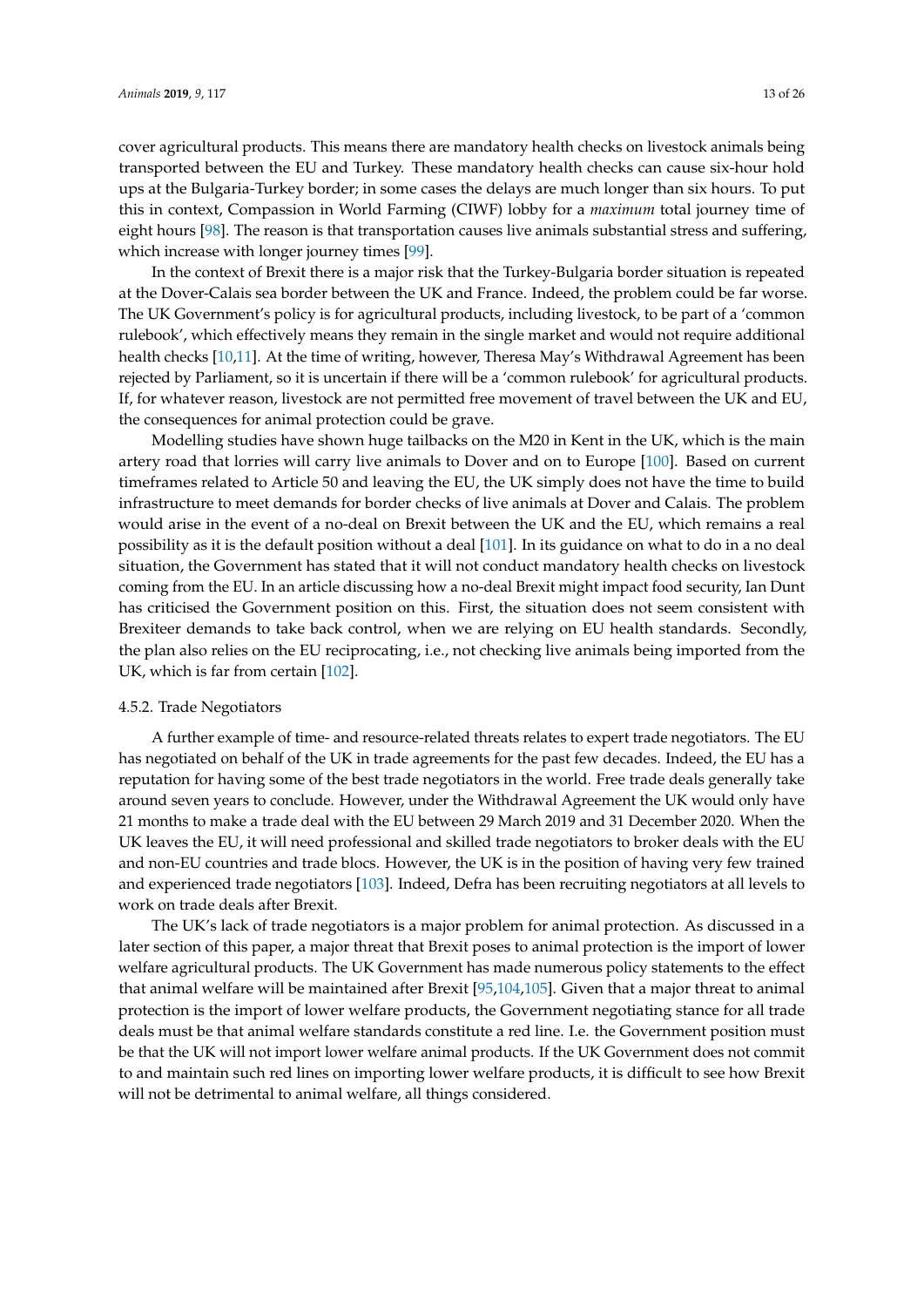## **5. Regulatory Changes**

#### *The UK Agriculture Bill*

McCulloch [\[3\]](#page-20-1) claimed that whether leaving the EU benefits or harms animal protection overall will be determined by the impact of Brexit on farmed animals. One reason for this is that there are far more farmed animals compared to other categories of animals used by humans. One billion land farmed animals are raised and slaughtered in the UK each year [\[22\]](#page-21-2). This figure compares, for instance, with around four million experimental procedures conducted on animals in the UK annually [\[23\]](#page-21-3).

The second reason that the impact of Brexit on farmed animals will almost certainly determine its impact on animal protection per se is that leaving the EU will mean greater regulatory changes for farmed animals compared to other categories of animals. Farmed animals are traded as commodities in the EU and across the globe. The EU has competence over large areas of agricultural policy and aims to create a level playing field for farmers across the member states [\[106](#page-24-8)[,107\]](#page-24-9). All forms of Brexit mean that the UK will leave the Common Agricultural Policy (CAP) of the EU. For this reason, the UK Government has published a white paper *Health and Harmony: The future for food, farming and the environment in a Green Brexit* outlining its future vision for farming [\[108\]](#page-24-10). In the white paper, the Defra Secretary Michael Gove is critical of the CAP:

*For more than forty years, the EU's Common Agricultural Policy (CAP) has decided how we farm our land, the food we grow and rear and the state of the natural environment. Over that period, the environment has deteriorated, productivity has been held back and public health has been compromised. Now we are leaving the EU we can design a more rational, and sensitive agriculture policy which promotes environmental enhancement, supports profitable food production and contributes to a healthier society.* (p. 5) [\[108\]](#page-24-10)

The Government consulted on the white paper and ultimately published its Agriculture Bill in September 2018 [\[109\]](#page-24-11). The Bill provides for the authorisation of agricultural payments in a transition period between 2021–2027 when the UK leaves the EU and CAP. There are two key points to briefly discuss that relate to this paper. First, there is significant potential in the Bill to improve animal protection in the UK. The Bill aims to shift payment of agricultural subsidies away from being based on land area to payment for public goods. Given that the Bill lists animal welfare as a public good, there is clear potential for animal protection to be substantially improved in the UK based on rewarding farmers for high animal welfare standards.

The point above about rewarding high animal welfare standards is important but further discussion is outside of the scope of this paper. This paper is concerned not with the opportunities presented by Brexit, but with the threats posed by it. Hence, a full consideration of the potential opportunities the Bill provides for animal protection in the UK must be left for further research.

A threat to animal protection related to the Agriculture Bill is that it does not contain provision to prevent the import of animal products that do not meet animal welfare standards in the UK. The RSPCA has noted in its response to the consultation on the Bill that the Government rejected an amendment to the Trade Bill in June 2018 to prevent the import of lower welfare products [\[110\]](#page-24-12). It recommends that Clause 27 of the Agriculture Bill is amended such that improvements in UK farm animal welfare standards do not mean that British farmers will have a competitive disadvantage compared to, for example, US farmers producing animal products with far less stringent regulations for animal welfare, the environment and food safety. The RSPCA is effectively lobbying Government to make a statement in law to protect British farmers that produce higher welfare products from the risk of importing lower welfare products when the UK leaves the EU.

Finally, the Government has committed to maintaining the level of subsidies as under CAP until 2022 or the end of Parliament. If Government were to reduce overall subsidy levels after this time it may have a negative impact on animal welfare.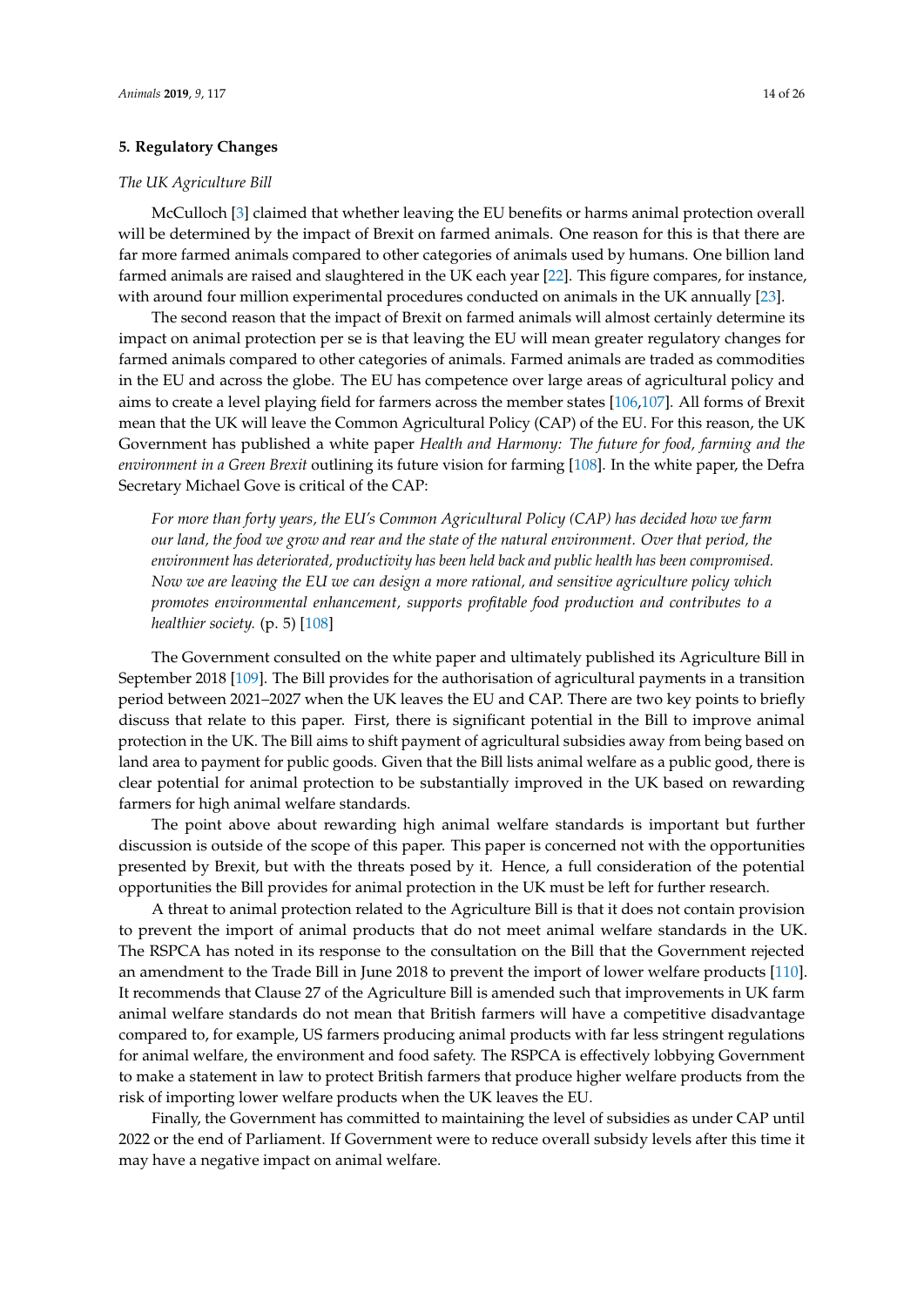#### **6. Economic and Trade Factors**

#### *6.1. Brexit and Economic Impacts on Animal Welfare*

Independent economic analyses by the International Monetary Fund (IMF) [\[111\]](#page-24-13) and the UK Government civil service [\[112](#page-24-14)[,113\]](#page-24-15) have forecast that Brexit will negatively impact the economy in the medium term. The UK Treasury [\[114\]](#page-24-16) and the Bank of England [\[115\]](#page-24-17) have published forecasts in late 2018. The UK Treasury analysis finds that the three Brexit models it analysed would lead to a reduction in gross domestic product (GDP). A Norwegian model (the UK joining the European Economic Area) would lead to a fall of 3.8%; a Canada free trade model would lead to a fall of 6.2%; and a WTO rules Brexit would lead to a fall of 7.5%. To put these figures in perspective, the 6.2% reduction in GDP in the Canada model translates to a fall of £4300 per household. The London School of Economics (LSE) Centre for Economic Performance has claimed that the Treasury has likely underestimated the cost of Brexit and that the long-term impacts on the UK are likely to be even higher [\[116\]](#page-24-18). The LSE group summarise the Treasury report as follows:

*And the Report is essentially saying that whatever unexpected events happen in the world, the UK is likely be considerably poorer than it would have been if it remained in the EU.* (p. 7) [\[116\]](#page-24-18)

The Bank of England report predicts that a 'disorderly' no deal Brexit could cause a fall in GDP by up to 8% in one year alone and for unemployment to rise by 7.5%. A 'disruptive' Brexit, where the UK maintained some trade agreements, could lead to a reduction in GDP of 3% over five years [\[115,](#page-24-17)[117\]](#page-24-19). Hence, both UK Treasury and Bank of England reports, in line with the IMF and Government civil service reports, predict that Brexit will negatively impact the UK economy.

Analyses have not been conducted on how the negative impact on the UK economy will impact animal protection. Despite this, we can be confident that the negative economic impact of Brexit on the wider UK economy will have a detrimental effect on animal welfare. This is because negative economic indicators are generally associated with a negative impact on animal welfare. There are a number of mechanisms by which this happens at the level of the producer, consumer, citizen and government. For instance, farms that are struggling economically are often associated with poor welfare [\[118\]](#page-24-20). Grant has claimed that Brexit will pose a series of challenges to UK farmers and writes 'it is difficult to see that [the consequences] would, on balance, be advantageous' (p. 16) [\[119\]](#page-24-21). Livestock farming is based on tight profit margins and economic changes as a result of Brexit will cause some farms serious difficulties that will impact animal welfare. Secondly, reduced disposable income for British consumers, and indeed EU27 consumers affected by Brexit, will translate to reduced purchasing power to buy higher welfare products at supermarket checkouts [\[120\]](#page-24-22). Thirdly, reduced disposable income of pet owners translates to spending less on companion pet dogs, cats and other species. The *Guardian* headline 'Dumped pets pay price of recession' reported that 57% more pet animals were abandoned in 2008 compared to 2007, when the recession started [\[121\]](#page-24-23). This headline illustrates the impact of a recession on companion animals. Fourthly, reduced disposable income risks reduced charitable donations to animal protection organisations. Indeed, the RSPCA fell from seventh to tenth place in the most popular fundraising charities between 2007–2010 [\[122\]](#page-24-24).

At government level, reduced Treasury tax receipts can lead to budgetary cuts that impact animal welfare in myriad ways. The austerity policy of the 2010–2015 coalition and 2015–2017 Conservative Governments has meant massive cuts to Defra [\[123\]](#page-24-25). Defra has suffered the largest budget cuts of any UK Government department [\[124\]](#page-24-26). The *Farmers Guardian* has reported that the Defra budget has been cut by around a half between 2008 and 2017 [\[125\]](#page-24-27). Enforcement of animal protection, which is poorly resourced at the best of times [\[126\]](#page-25-0), has suffered. Codes of recommendations for livestock had not been kept up to date [\[127\]](#page-25-1). The Conservative Government's proposal to replace these with industry-based guidance and its subsequent u-turn due to public disquiet has been discussed earlier in this paper.

In summary, when there is a reduction in the wealth of human society, there is a knock-on effect on animal protection. Indeed, it is often claimed that economic downturns impact those on lower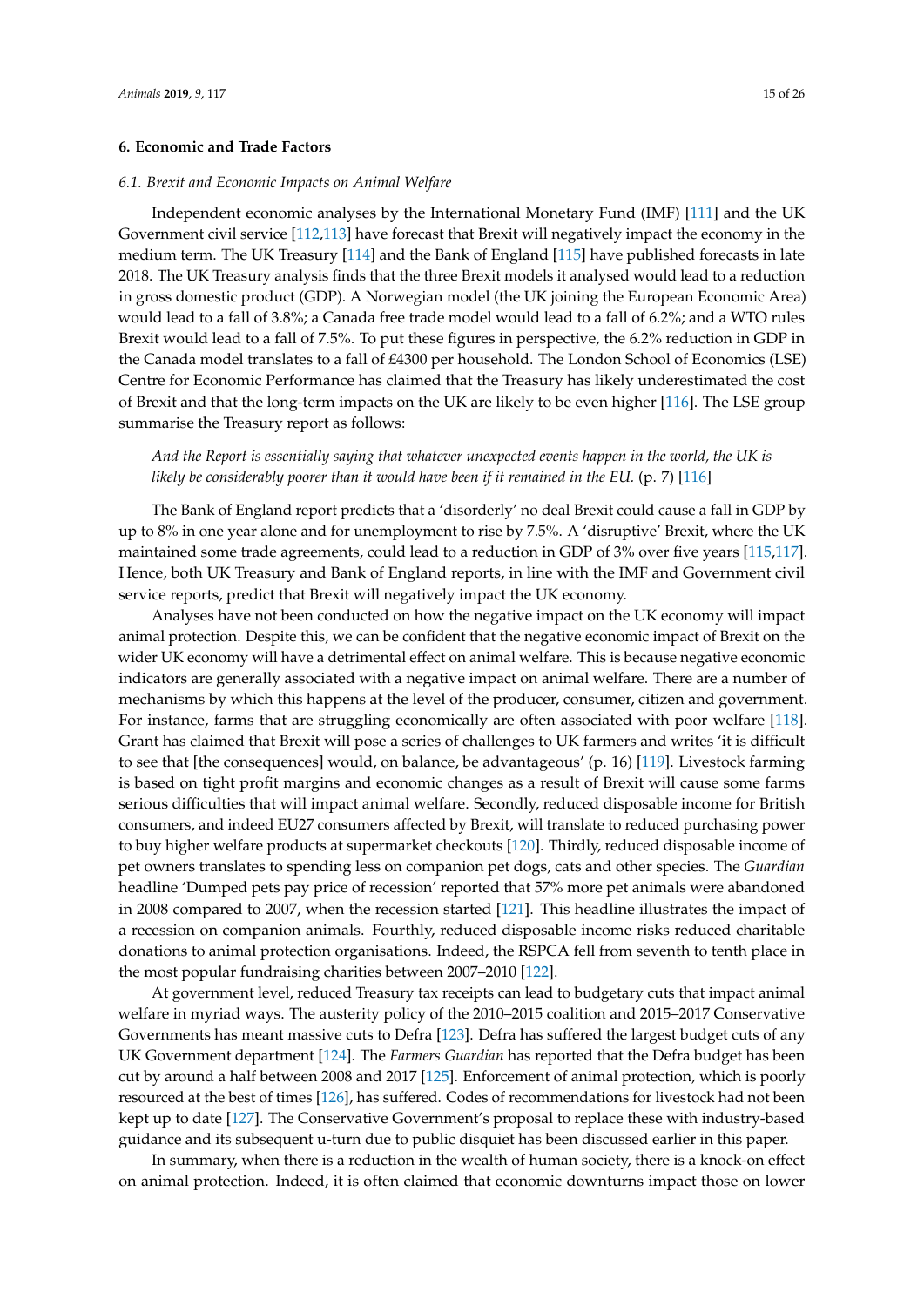incomes in society more than those at the top. Given that animals are generally considered to be at the bottom of society, if indeed they are considered to be part of society at all [\[128\]](#page-25-2), we can reasonably expect economic downturns to have a disproportionate impact on animals.

## *6.2. A Major Threat of Brexit: Importing Lower Animal Welfare Products*

Arguably, the major immediate threat Brexit poses to animal protection is the import of meat, dairy and other agricultural products that have been raised in standards far lower than those mandated by law in the UK and EU. McCulloch [\[3\]](#page-20-1) has discussed the UK farm animal welfare regulatory context as a member state of the EU. High tariffs, regulations on slaughter and various binding agreements largely prevent the import of lower welfare products. In its 2017 report *Brexit: Farm Animal Welfare*, the House of Lords committee conclude that:

*Our evidence strongly suggests that the greatest threat to farm animal welfare standards post-Brexit would come from UK farmers competing against cheap, imported food from countries that produce to lower standards than the UK. Unless consumers are willing to pay for higher welfare products, UK farmers could become uncompetitive and welfare standards in the UK could come under pressure.* (p. 18) [\[106\]](#page-24-8)

In cases where the UK does not conclude trade deals, trade is based on World Trade Organisation (WTO) rules. The WTO is an organisation that promotes free trade between nations and aims to prevent protectionist policies [\[129\]](#page-25-3). If a WTO member believes any other member is using tariffs or other instruments to illegitimately protect its own industries, it can challenge this situation at the WTO.

Higher welfare standards often have a greater financial cost to farmers compared to lower welfare standards. Hence, governments with higher welfare standards, such as the UK, aim to protect their industries on the grounds that it costs their farmers more to produce meat and dairy products as the regulations in their country are more stringent [\[130\]](#page-25-4). WTO rules do provide a number of exceptions to its prohibition on trade restrictions. One of these is for measures necessary to protect public morals, and the WTO has recognised that animal welfare falls within the scope of public morals [\[131\]](#page-25-5). However, whether challenges made at the WTO to trade restrictions based on animal welfare would be upheld remains highly uncertain [\[1](#page-20-0)[,106\]](#page-24-8).

#### *6.3. Policy Measures to Prevent a Race to the Bottom*

The House of Lords European Union Committee has stated that it 'encourages the Government to secure the inclusion of high farm animal welfare standards in any free trade agreements it negotiates after Brexit' (p. 78) [\[132\]](#page-25-6). What policy measures can be used to mitigate the import of lower animal welfare products and a race to the bottom? Stevenson [\[131\]](#page-25-5) addresses this question in his report *A Better Brexit for Farm Animals: What the government must do to protect welfare standards*. He proposes that the Government insist on a clause in trade agreements permitting the UK to require imports to meet UK farm animal welfare standards. Stevenson also proposes that Parliament pass legislation to ensure that Government maintains this position. Furthermore, he argues that Parliament should have a decisive role setting goals in trade agreements, monitoring their negotiation at regular intervals, and ratifying their conclusions [\[131\]](#page-25-5).

Stevenson is effectively suggesting that Parliament vote to bind the Government's hands on animal welfare when negotiating trade deals. If the Government is genuinely committed to maintaining animal welfare standards, this should not be a problem. However, despite Stevenson's reasonable proposal, it seems incredibly unlikely that Parliament would do this. Prior to the summer recess after the 2017–2018 Parliament there were major debates about Parliament having a meaningful vote on the final Brexit terms [\[133](#page-25-7)[,134\]](#page-25-8). The Government's argument, supported by many in Parliament, and especially Brexit-supporting MPs on both sides of the House, was that a meaningful vote would undermine the Government's negotiating position.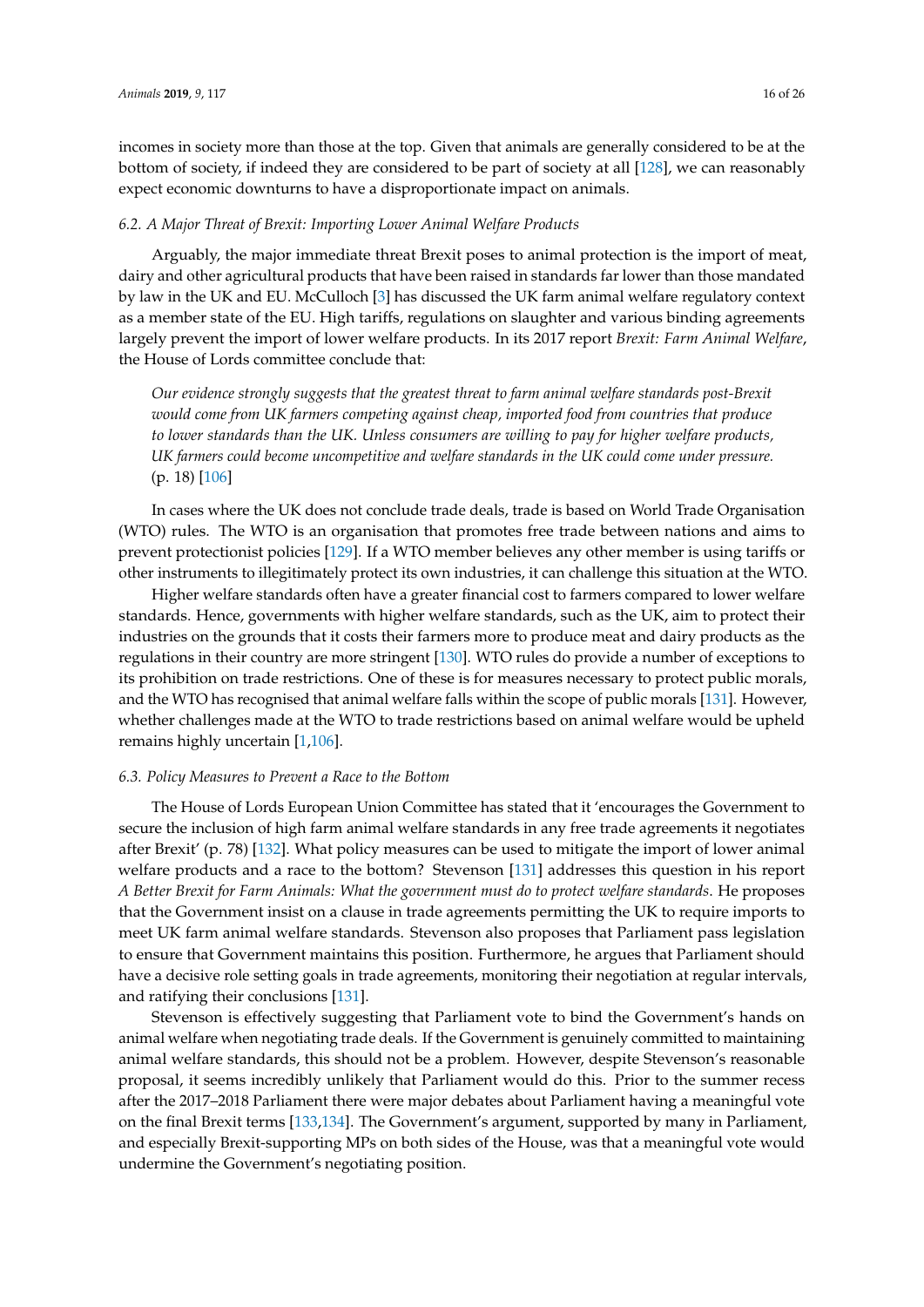Returning to trade deals, Dunt has reported how under the Ponsonby Rule Parliament has the right to object to the ratification of trade deals. Parliament has 21 days to object, but since the Government can repeatedly put forward the same trade deal, Dunt describes the Ponsonby Rule as a 'pretty weak' parliamentary power. Indeed, Dunt is highly critical of the Government position when debating the Taxation (Cross-Border Trade) Bill, in his aptly titled article 'Dirty tricks: Trade deal legislation strips parliament of control' [\[135\]](#page-25-9). Brexit has revealed a theme of how Government has limited the power of Parliament. Indeed, MPs voted by 311 to 293 to find Government in contempt of Parliament in December 2018 for failing to disclose its legal advice on Brexit [\[136\]](#page-25-10). This is problematic for animal protection, since Parliament is arguably more progressive in this policy area than Government.

Stevenson further recommends that the Taxation (Cross-border Trade) Bill be amended, which is now an Act of Parliament. The Bill set out factors the Treasury must have regard to when setting tariff rates for imports. Stevenson proposed that the Bill should be amended such that the Treasury must have regard for (i) the interests of the farming industry, and (ii) maintaining UK standards of animal welfare. Stevenson had reported that the Department for International Trade was opposed to such amendments, which 'casts some doubt on the strength of the Government's commitment to safeguarding UK animal welfare standards' (p. 10) [\[131\]](#page-25-5). Indeed, the Bill was subsequently amended to include 'the interests of producers', but a proposed amendment to maintain UK standards of animal welfare was rejected by the Government. The inclusion of reference to the interests of producers may ultimately benefit animals. However, the Conservative Government's explicit recognition of the interests of the farming industry and its rejection of the explicit recognition of farmed animals in the Taxation (Cross-border Trade) Act arguably represents a further example of promoting industry interests and the denial of nonhuman interests.

The effect of Parliament abrogating responsibility to ratify free trade agreements and of the reluctance of the Conservative Government to include animal welfare in the Taxation (Cross-border Trade) Act should be clear. Brexit poses serious threats to welfare in the form of importing animal products raised to far lower standards. The threat has the potential to impact the welfare of billions of animals going forward. The risk that this threat materialises seems substantially higher if the Government of the day has free rein to judge how important animal welfare is in multi-billion dollar trade agreements.

Liam Fox's Department for International Trade (DIT) has since published consultations on future trade with the US, Australia, New Zealand and access to the Comprehensive and Progressive Agreement for Trans-Pacific Partnership (CPTPP) [\[137\]](#page-25-11). The Department published information packs that accompany the consultations for these bilateral free trade agreements. The contents include a section entitled 'Impacts: How different groups might be affected by a Free Trade Agreement'. The contents then list separate sections for potential impacts on businesses, consumers, workers, wider social impacts and the environment [\[138\]](#page-25-12).

Despite the major concerns raised by Stevenson and many published Brexit and animal protection reports about the importance of maintaining animal welfare standards in trade deals, the impact on farmed animals in the DIT documents is notable by its absence. There is no reference to the many billions of farmed animals even under the wider social impacts or environment sections. Again, this is a very big concern for animal protection post-Brexit. The Department of International Trade, which will have substantial influence on trade deals, has effectively excluded farmed animals in its consultation documents as a group that will be impacted. This is despite the real possibility that the biggest impacts of Brexit may well not be on humans, but on farmed animals [\[139\]](#page-25-13). It is also despite the fact that there has been widespread media coverage of the potential impacts of post-Brexit trade on food security and animal protection, for instance in the form of concern about chlorinated chicken [\[140–](#page-25-14)[142\]](#page-25-15).

The political situation leaves a small number of individuals in the UK Cabinet with substantial influence over the welfare of billions of farmed animals, largely unchecked by Parliament. This is worrying. A recent exposé appears to show that the Institute for Economic Affairs (IEA), a right-wing government think tank close to the Conservative Party, was taking cash for access to senior ministers.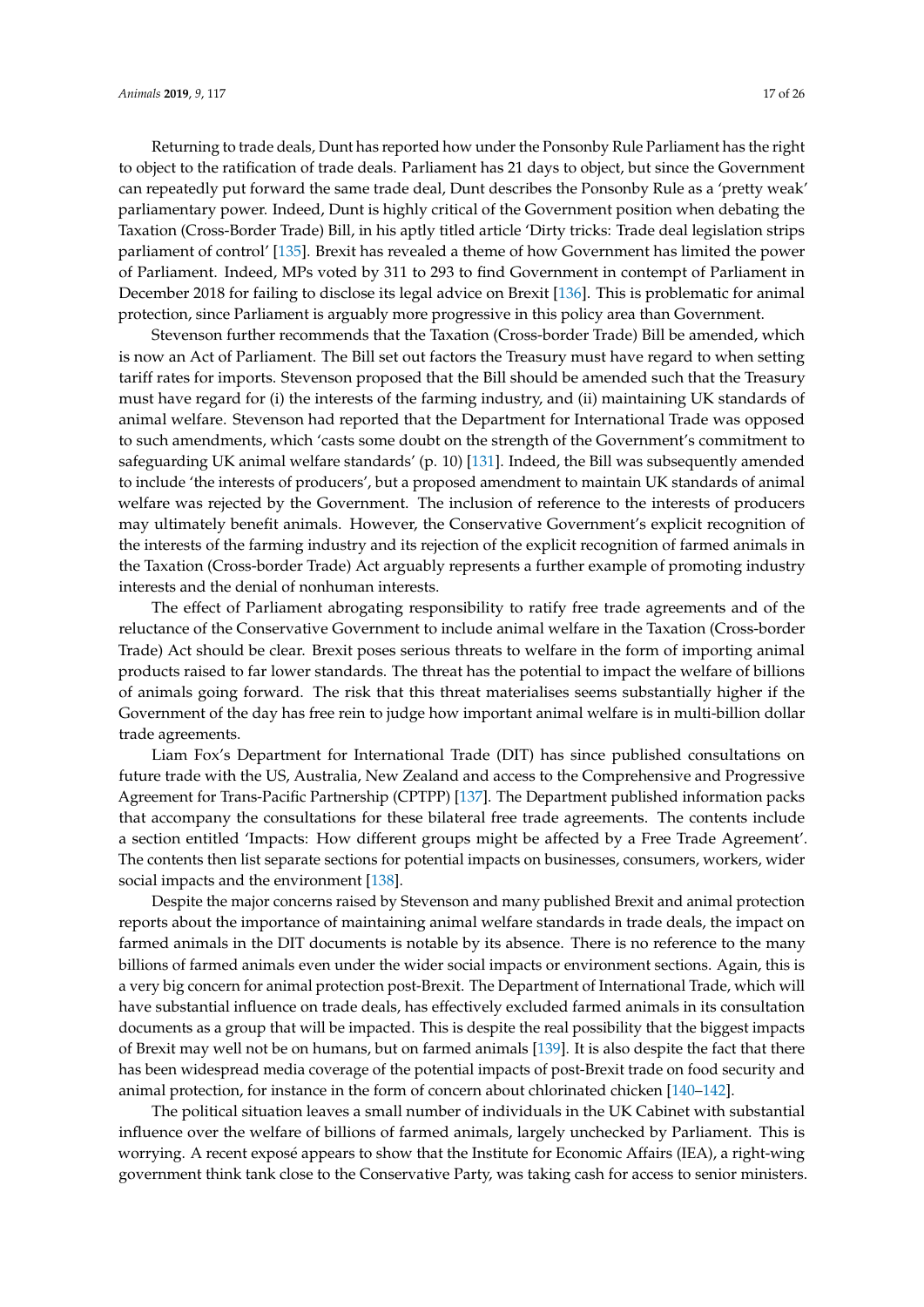In the video footage, a Greenpeace undercover operative posed as a representative of US agricultural interests, and was offered significant access to Conservative Government ministers such as the Brexiteer Defra Secretary Michael Gove [\[143\]](#page-25-16). Prior to this incident, Peter Stevenson had warned of precisely this kind of situation, and its implications for animal welfare, in his report:

*Influential voices argue in favour of diluting UK standards in order to facilitate trade deals, unilaterally removing import tariffs and ending farm subsidies. Such moves would lead to UK farmers being undermined by lower welfare imports. If the UK cannot protect them from such imports, farmers may, understandably, resist welfare improvements and may even press for existing welfare standards to be lowered.* [\[131\]](#page-25-5)

The following section moves on to discuss risks to animal protection based on the loss of access to EU institutions and other capacity to safeguard animal welfare.

## **7. Institutional and Capacity-Related Factors**

## *Loss of Advisory Bodies and Enforcement Institutions*

Brexit means the loss of EU institutional capacity that supports animal protection. The Trade Control and Expert System (TRACES) tracks the live movement of animals into and within the EU. The TRACES system also underpins the Tripartite Agreement between the UK, France and Ireland on the movement of equine animals. When it leaves the EU, the UK will need to establish its own system to trace live animals [\[97,](#page-23-24)[144\]](#page-25-17). The UK Import Control System is now taking over this role to trace live animals [\[145\]](#page-25-18).

EU member states are members of the European Chemicals Agency (ECHA) and the EU Reference Laboratory for Alternatives to Animal Testing (EUL-ECVAM). The ECHA authorises market access to chemicals used in the EU. The ECHA provides a foundation for the Registration, Evaluation, Authorisation and Restriction of Chemicals (REACH) legislation. Collectively, these agencies share data tested on animals and avoid the duplication of unnecessary animal experiments. A major threat of Brexit is that it will lead to the unnecessary testing on animals as a result of the UK leaving these institutions [\[144\]](#page-25-17).

Finally, the European Food Safety Authority (EFSA) has a role to inform the EU Commission on animal health and welfare. It is a highly respected body of expert scientists that has produced a number of helpful reports on animal welfare issues [\[99](#page-24-1)[,146\]](#page-25-19). Brexit will mean that that the UK loses access to EFSA.

## **8. EU and International Factors**

#### *8.1. Common Agricultural Policy (CAP) Funding*

The Common Agricultural Policy (CAP) serves to increase productivity, ensure a fair standard of living for farmers, stabilise markets and ensure food security [\[107\]](#page-24-9). The CAP accounts for around 39% of the overall EU budget [\[4\]](#page-20-2). Around half of farm income is based on CAP payments. The UK is a net contributor to the CAP. There is therefore a risk that Brexit will result in a reduction of the CAP budget. For instance, Matthews has stated:

*Because the UK is a net contributor to the EU budget, a net importer of agri-food products from the EU, and punches above its weight in research terms, its withdrawal would have broadly negative effects for the EU farm and food sector.* [\[147\]](#page-25-20)

As farmers rely on a substantial proportion of income from the CAP, any reduction may have a detrimental impact on farm animal welfare in the EU. In his presentation to the European Parliament the Political Adviser to the NGO EuroGroup for Animals Jo Moran has claimed that the withdrawal of the UK from the EU may over time have a significant impact on animal protection as a result of a reduced CAP budget [\[97\]](#page-23-24).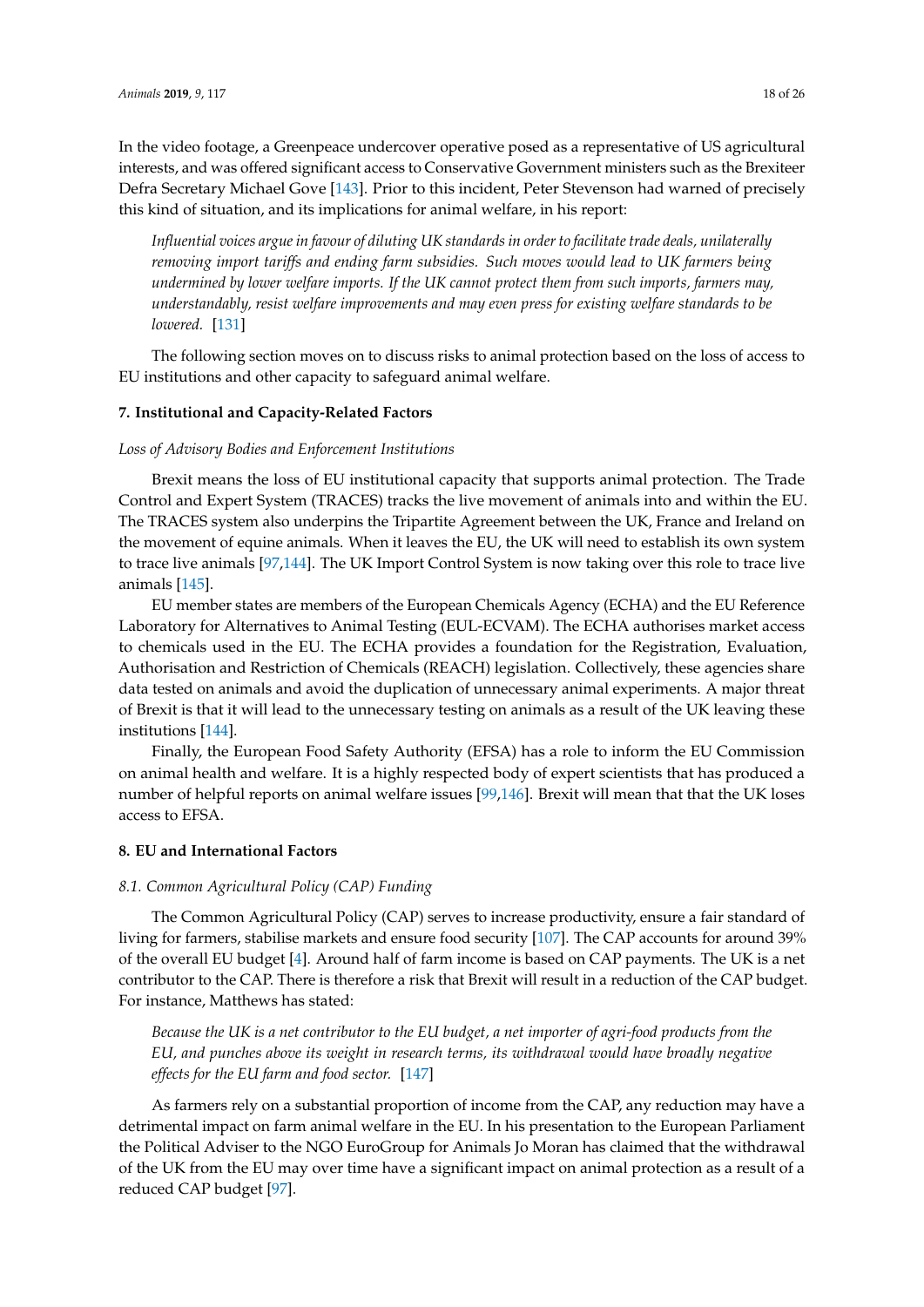#### *8.2. Brexit Means Animal Welfare Will Be Weakened in the European Union*

The UK has a history of being a regional and global leader in animal protection [\[61\]](#page-22-17). Moran has described the UK as a 'beacon for animal welfare' in the EU [\[97\]](#page-23-24). As an independent nation, the UK can improve its animal welfare standards within its own borders. In a globalised world, a nation with progressive animal protection policies can influence other nations through free trade agreements. In the EU, Germany, France and the UK are the larger and more politically powerful nations [\[148\]](#page-25-21). As a member of the EU, the UK has leveraged its political and economic power to positively influence animal protection in the remaining 27 member states of the Union [\[4\]](#page-20-2). Thus, the UK, in concert with some other EU member states, has had a very substantial positive influence on a much larger market of 510 million citizens and consumers than it could have done outside of the EU [\[97\]](#page-23-24). Given this, there is a major risk that the political will for progressive animal protection reforms will be diluted when the UK leaves the EU. Indeed, given the status of the UK as a political heavyweight in the EU as well as a leader in animal protection, it seems difficult to see how the political will for animal protection reform within the EU will not be weakened after Brexit. The animal protection community will need to hope that other progressive nations in the EU such as Sweden, Germany, the Netherlands and Denmark maintain current political pressure without the UK as an EU ally.

## *8.3. Weakened Animal Welfare Lobby in European Union Impacts Animal Protection Internationally*

As the UK has leveraged its economic and political power to influence the EU, the EU has leveraged its economic and political power to influence animal protection internationally [\[149\]](#page-25-22). The EU largely prevents the import of lower welfare products based on tariff and non-tariff barriers. If third countries wish to access the large EU market, they must at least match EU farm animal slaughter standards. Furthermore, the EU has maintained strong positions against the US on not importing chlorinated chicken and hormone beef. In trade deals, the EU has had a more direct influence on animal welfare standards internationally. For instance, Chile now recognises animals as sentient based on the EU–Chile trade agreement. The progressive nature of animal protection in the EU has likely influenced reform in US states such as California, Michigan and Ohio to prohibit intensive farming practices such as barren battery cages, calf crates and sow stalls.

Hence, if Brexit weakens EU reforms on animal protection, this will not only impact animals in the EU, but potentially internationally. The impacts of Brexit on the EU and internationally are impossible to quantify with any degree of precision. Despite this, it seems reasonable to claim that there will be a significant negative impact, as the UK has to date leveraged its influence through the EU. Many have argued that Brexit will leave both the EU and the UK politically and economically weaker [\[54,](#page-22-10)[103\]](#page-24-5). The same reasoning can apply to the political influence of both the UK and the EU in the specific area of animal protection. The problem is, of course, that the numbers of animals affected at the EU and international level is very substantial. Whereas the UK raises and slaughters one billion land farmed animals annually, the figure for the EU is 4.7 billion and for the US, for instance, is 10 billion [\[3\]](#page-20-1). Hence, any negative impact at the international level that results from Brexit weakening the total political and economic influence of the EU and the UK on animal protection has the potential to have very detrimental impacts. Indeed, it is not unreasonable to claim that if there is such a detrimental impact at the international level, it will outweigh all other impacts, simply by virtue of the vast number of animals that are affected.

## **9. Conclusions**

The British people voted in a 2016 referendum to leave the EU. The UK has been a member of the EU since 1993 and before that a member of the EC since 1973. EU laws have had a substantial impact on UK animal protection policy. Additionally, the stance of the UK Government on animal health and welfare has had a major impact on EU policy. Brexit therefore has great potential to impact animal protection both negatively and positively, in the UK, EU and internationally.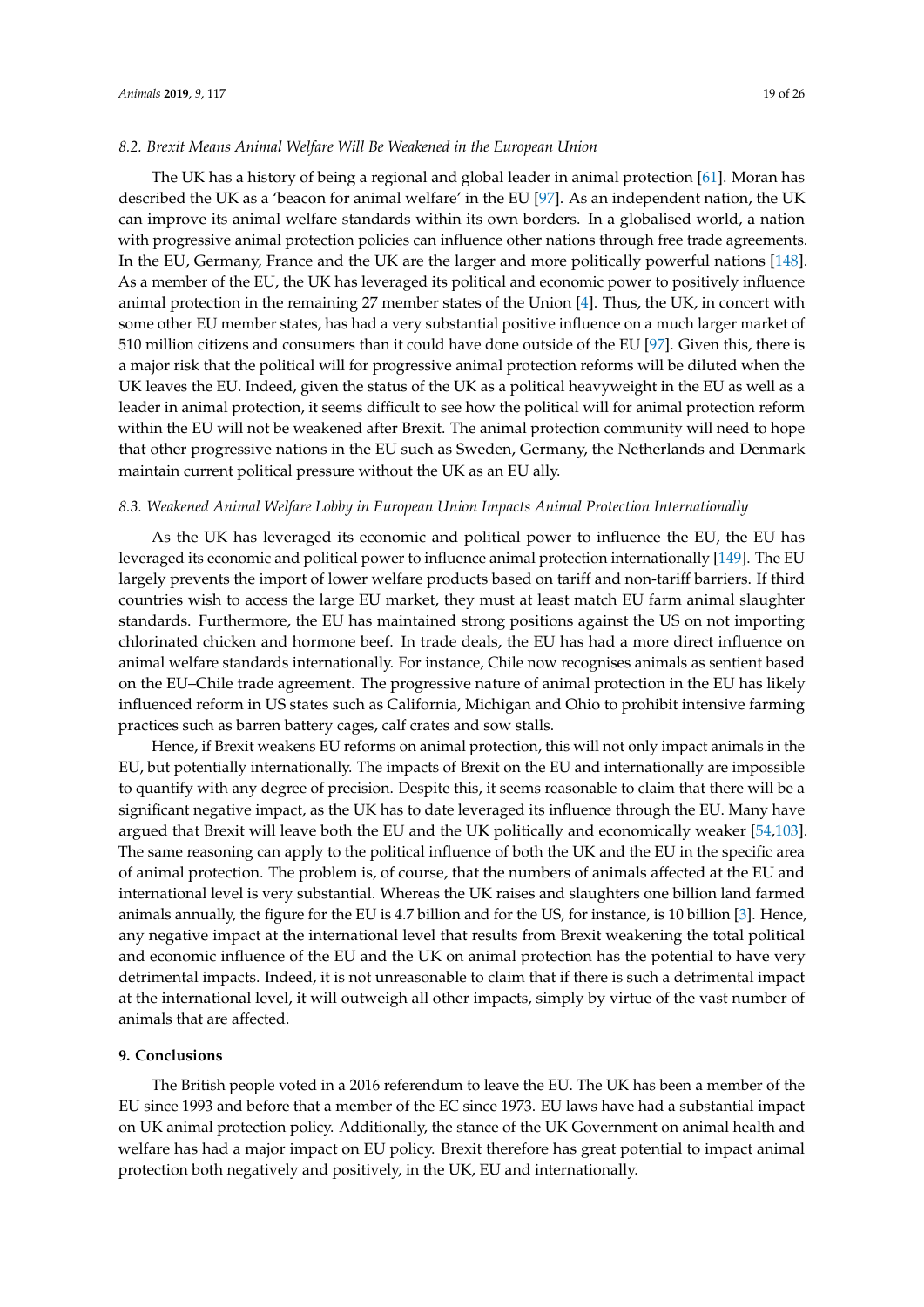A number of reports have been published on the threats and opportunities that Brexit presents for animal protection. Whether these threats and opportunities materialise will be determined by a range of factors including the decisions of political actors in Westminster, Whitehall, Brussels and further afield. Additionally, the interpretation of WTO trade rules on restrictions for animal welfare will influence how Brexit affects animal protection. This paper has assessed how animal protection might be impacted given the political context of Brexit, using the EU/UK regulatory relationship as a baseline. Specifically, it discusses the threats that Brexit poses to animal protection. The paper discusses threats to animal protection in terms of five criteria. These are first, political context; second, regulatory changes; third, economic and trade factors; fourth, institutional and capacity-related factors; and fifth, EU and international considerations.

A major threat to animal protection is the import of agricultural goods produced in lower animal welfare conditions. This would undermine UK farmers who are likely to oppose welfare improvements and indeed may well press the Government to lower existing welfare standards to enable them to compete with imports on a level playing field. The EU has the most progressive animal welfare laws in the world. The US, a large exporter and potential trade partner, has some of the lowest standards in the developed world. If the UK Government were to permit the import of lower welfare products, it is difficult to see how Brexit could have a net positive impact for animals. A proportion of British consumers would purchase, for example, US produced chicken, eggs or beef, which would mean a shift towards the consumption of lower welfare products. The import of cheaper lower welfare products would disincentivise British farmers from improving animal welfare going forwards, and they may even lobby Government to relax current UK regulations.

The political context is a weak minority Conservative Government with a politically powerful right wing of the Parliamentary Conservative Party supporting a hard Brexit. The political right is associated with a small state, low taxation and deregulation. Many on the right promote free trade through *laissez faire* economics. Farmed animals are legally considered as property and are traded dead or alive as commodities. It seems problematic to claim that a Brexit motivated and delivered by the political right in the current context is likely to reap benefits for the many animals that will be affected by it.

Furthermore, the modern Conservative Party has a mixed relationship with animal protection, evidenced by the recent media furore over animal sentience and the party's pledge to hold a free vote on fox hunting. Indeed, the Conservative Government's rejection of an amendment tabled to include the provisions of Article 13 recognising animal sentience in the EU Withdrawal Bill was consistent with the politics of a small state and deregulation. Ultimately, the Conservative Government was forced to publish its own Bill on sentience. However, the duty of the *state* to pay 'full regard' to animals has been watered down to *ministers* paying 'regard'. Given that local government has a substantial role in animal protection, limiting the duty to government ministers reduces its scope in this context. Furthermore, at the time of writing the Government has proposed a further consultation on the Bill. There is a risk that the UK will enter trade negotiations with nations such as the US, without the Government having the firm duty to pay full regard to animal welfare, previously conferred by Article 13 of the Treaty of Lisbon.

A further major threat to animal protection relates to the loss of political influence of the UK in the EU. The UK has leveraged its political and economic power in the EU to improve animal protection in a far larger market of 510 million consumers. Furthermore, this impact has then been multiplied by the impact of the EU at an international level. The political influence of the progressive bloc of the UK, Sweden, Germany and Denmark in the EU will be weakened by Brexit. Despite the UK having a history as a regional and international leader in animal protection, it will be weaker outside of the EU and will be trading alone with far more powerful nations such as the US. Indeed, the loss of political influence of the UK within the EU and its resultant impact on animal protection in the EU and internationally may be the most substantial threat to animal protection. This follows to a significant degree from the far larger numbers of agricultural animals in the EU and internationally compared to those in the UK.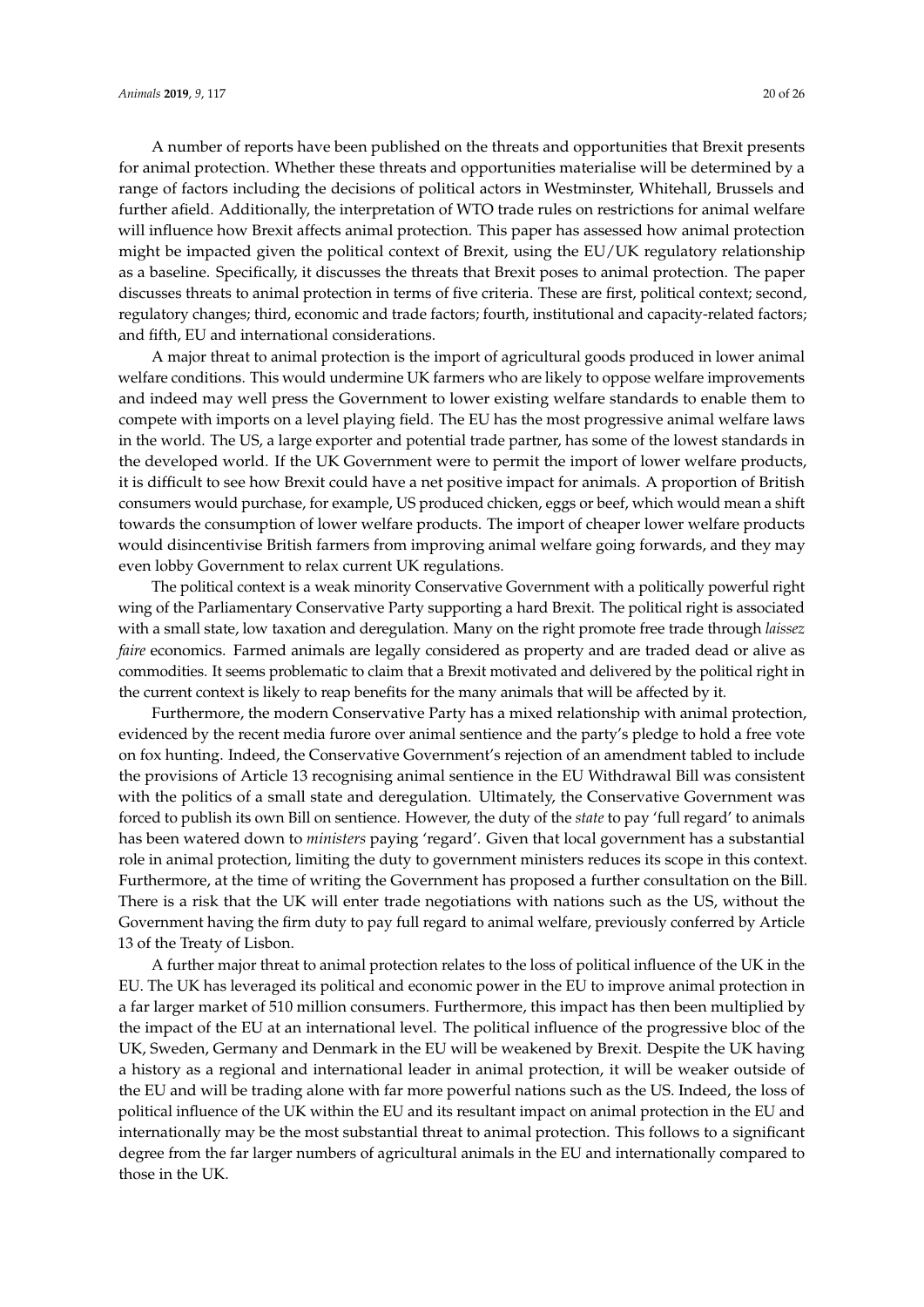This paper has assessed the threats that Brexit poses to animal protection in the UK, EU and internationally. In the current political context of Brexit, the threats are very real and there is a significant risk that Brexit will, for instance, lead to the import of lower welfare meat and dairy products to the UK. All things considered, will Brexit be positive or negative for animal protection? Brexit certainly poses very real risks to not only British animals but those in the EU and internationally. However, whether Brexit will be positive or negative for animal protection will also depend on an appraisal of the opportunities that Brexit presents. That is a subject for further research.

**Funding:** This research received no external funding.

**Acknowledgments:** The author would like to thank David Bowles, Paula Sparks and a further unnamed person for invaluable discussions about Brexit and animal protection and for very useful comments on the manuscript. The author would also like to thank two anonymous reviewers and the editorial team at *Animals* for very useful comments on the manuscript.

**Conflicts of Interest:** The author declares no conflict of interest.

## **References**

- <span id="page-20-0"></span>1. Wildlife and Countryside Link; UK Centre for Animal Law. *Brexit: Getting the Best Deal for Animals— A Detailed Analysis of Current Legislation, with Recommendations for Enhancing Animal Welfare, British Industries, and Consumer Confidence and Choice in Post-Brexit Britain*; Wildlife and Countryside Link; UK Centre for Animal Law: London, UK, 2018.
- 2. Cabinet Office. *Balance of Competences Review on Animal Health and Welfare and Food Safety*; Cabinet Office: London, UK, 2013; p. 69.
- <span id="page-20-1"></span>3. McCulloch, S. Brexit and Animal Protection: Legal and Political Context and a Framework to Assess Impacts on Animal Welfare. *Animals* **2018**, *8*, 213. [\[CrossRef\]](http://dx.doi.org/10.3390/ani8110213) [\[PubMed\]](http://www.ncbi.nlm.nih.gov/pubmed/30453693)
- <span id="page-20-2"></span>4. Royal Society for the Prevention of Cruelty to Animals. *The EU Referendum: The Relevance of Animal Welfare*; Royal Society for the Prevention of Cruelty to Animals: Horsham, UK, 2016.
- <span id="page-20-3"></span>5. Hobolt, S.B. The Brexit vote: A divided nation, a divided continent. *J. Eur. Public Policy* **2016**, *23*, 1259–1277. [\[CrossRef\]](http://dx.doi.org/10.1080/13501763.2016.1225785)
- <span id="page-20-4"></span>6. The UK in a Changing Europe. *Brexit and Public Opinion*; Kings College London: London, UK, 2018.
- <span id="page-20-5"></span>7. Peston, R. *WTF?* Hodder and Stoughton: London, UK, 2017.
- <span id="page-20-6"></span>8. Anon. The UK and EU Agree Terms for Brexit Transition Period. Available online: [https://www.bbc.co.uk/](https://www.bbc.co.uk/news/uk-politics-43456502) [news/uk-politics-43456502](https://www.bbc.co.uk/news/uk-politics-43456502) (accessed on 11 March 2019).
- <span id="page-20-7"></span>9. Barker, A.; Arnold, M. What difference will the Brexit transition make? *Financial Times*, 19 March 2018.
- <span id="page-20-8"></span>10. HM Gov. *The Future Relationship between the United Kingdom and the European Union*; HMSO: London, UK, 2018.
- <span id="page-20-9"></span>11. Morris, C. Brexit: What Does the Government White Paper Reveal? Available online: [https://www.bbc.co.](https://www.bbc.co.uk/news/uk-44807561) [uk/news/uk-44807561](https://www.bbc.co.uk/news/uk-44807561) (accessed on 11 March 2019).
- <span id="page-20-10"></span>12. Anon. Brexit: European Research Group Will Not Vote for PM's Plan, Says Ex-Minister. Available online: <https://www.bbc.co.uk/news/uk-politics-45642894> (accessed on 11 March 2019).
- <span id="page-20-11"></span>13. Hughes, L. Pro-Brexit MPs to set out plans for no deal. *Financial Times*, 14 August 2018.
- <span id="page-20-12"></span>14. HM Gov. *Agreement on the withdrawal of the United Kingdom of Great Britain and Northern Ireland from the European Union and the European Atomic Energy Community, as Endorsed by Leaders at a Special Meeting of the European Council on 25 November 2018*; HM Gov: London, UK, 2018.
- <span id="page-20-13"></span>15. HM Gov. *Political Declaration Setting out the Framework for the Future Relationship between the European Union and the United Kingdom*; HM Gov: London, UK, 2018.
- <span id="page-20-14"></span>16. Anon. Government Loses 'Meaningful Vote' in the Commons. Available online: [https://www.parliament.uk/](https://www.parliament.uk/business/news/2019/parliamentary-news-2019/meaningful-vote-on-brexit-resumes-in-the-commons/) [business/news/2019/parliamentary-news-2019/meaningful-vote-on-brexit-resumes-in-the-commons/](https://www.parliament.uk/business/news/2019/parliamentary-news-2019/meaningful-vote-on-brexit-resumes-in-the-commons/) (accessed on 11 March 2019).
- <span id="page-20-15"></span>17. Anon. May's Government Survives No-Confidence Vote. Available online: [https://www.bbc.co.uk/news/](https://www.bbc.co.uk/news/uk-politics-46899466) [uk-politics-46899466](https://www.bbc.co.uk/news/uk-politics-46899466) (accessed on 11 March 2019).
- <span id="page-20-16"></span>18. Helm, T. What must happen next to break the Brexit deadlock? *The Observer*, 20 January 2019.
- <span id="page-20-17"></span>19. Greening, J. Parliament is gridlocked. Only the people can solve the Brexit crisis. *The Guardian*, 20 November 2018.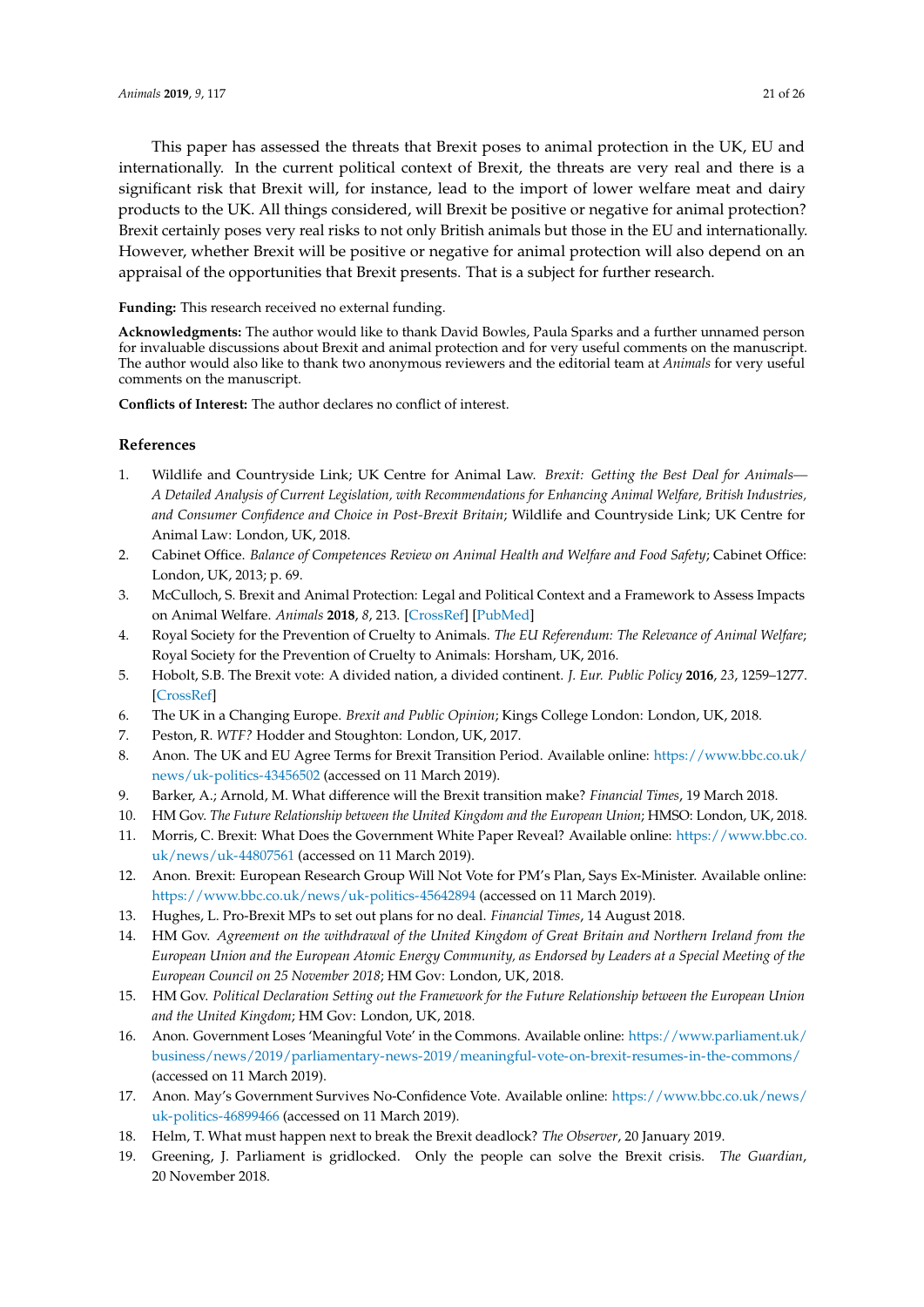- <span id="page-21-0"></span>20. Walker, N. *Brexit Timeline: Events Leading to the UK's Exit from the European Union*; House of Commons Library: London, UK, 2019.
- <span id="page-21-1"></span>21. Royal Society for the Prevention of Cruelty to Animals. *The EU Referendum: The Impact on Animal Welfare*; Royal Society for the Prevention of Cruelty to Animals: Horsham, UK, 30 July 2017.
- <span id="page-21-2"></span>22. Humane Slaughter Association. Frequently Asked Questions: How Many Animals Are Slaughtered in the UK? Available online: <http://www.hsa.org.uk/faqs/general#n1> (accessed on 11 March 2019).
- <span id="page-21-3"></span>23. Home Office. *Annual Statistics of Scientific Procedures on Living Animals Great Britain 2016*; Home Office: London, UK, 2017.
- <span id="page-21-4"></span>24. Bowles, D. Brexit and animals: UK perspective. In *Brexit and Animals*; European Parliament Intergroup on the Welfare and Conservation of Animals: Brussels, Belgium, 2017.
- <span id="page-21-5"></span>25. World Animal Protection. Animal Protection Index. Available online: [https://api.worldanimalprotection.](https://api.worldanimalprotection.org/) [org/](https://api.worldanimalprotection.org/) (accessed on 11 March 2019).
- <span id="page-21-6"></span>26. Oliver, T.; Williams, M.J. Special relationships in flux: Brexit and the future of the US–EU and US–UK relationships. *Int. Affairs* **2016**, *92*, 547–567. [\[CrossRef\]](http://dx.doi.org/10.1111/1468-2346.12606)
- <span id="page-21-7"></span>27. Fox, L. Brexit Can Supercharge Britain's 'Special Relationship' with the U.S. Available online: [http://time.](http://time.com/5467867/liam-fox-brexit-trade-us/) [com/5467867/liam-fox-brexit-trade-us/](http://time.com/5467867/liam-fox-brexit-trade-us/) (accessed on 11 March 2019).
- <span id="page-21-8"></span>28. Matheny, G.; Leahy, C. Farm-animal welfare, legislation, and trade. *Law Contemp. Probl.* **2007**, *70*, 325–358.
- <span id="page-21-9"></span>29. Anon. Welcome to Britain: Donald Trump Lays into Britain's Brexit Plan. Available online: [https:](https://www.economist.com/britain/2018/07/13/donald-trump-lays-into-britains-brexit-plan) [//www.economist.com/britain/2018/07/13/donald-trump-lays-into-britains-brexit-plan](https://www.economist.com/britain/2018/07/13/donald-trump-lays-into-britains-brexit-plan) (accessed on 11 March 2019).
- <span id="page-21-10"></span>30. Office of the US Trade Representative Executive Office of the President. *United States-United Kingdom Negotiations: Summary of Specific Negotiating Objectives*; US Government: Washington, DC, USA, 2019.
- <span id="page-21-11"></span>31. Wood Johnson, R. Don't let smears about US farms trap Britain into the EU's Museum of Agriculture. *The Telegraph*, 1 March 2019.
- <span id="page-21-12"></span>32. Rayner, G.; Foster, P. US ambassador says Britain should embrace American farming methods such as chlorinated chicken. *The Telegraph*, 2 March 2019.
- <span id="page-21-13"></span>33. Anon. UK Says Food Standards Will Not Be Lowered for US Trade Deal. Available online: [https://www.](https://www.bbc.co.uk/news/uk-politics-47418505) [bbc.co.uk/news/uk-politics-47418505](https://www.bbc.co.uk/news/uk-politics-47418505) (accessed on 11 March 2019).
- <span id="page-21-14"></span>34. Anon. Brexit: Withdrawal bill gives 'excessive' power to ministers, peers warn. Available online: [https:](https://www.bbc.co.uk/news/uk-politics-41426622) [//www.bbc.co.uk/news/uk-politics-41426622](https://www.bbc.co.uk/news/uk-politics-41426622) (accessed on 11 March 2019).
- <span id="page-21-15"></span>35. Wookey, O. The Effect of the Brexit on Animal Welfare in the United Kingdom: A Case for Scepticism and Scrutiny. *dA Derecho Anim. Forum Anim. Law Stud.* **2018**, *9*, 0029–0050. [\[CrossRef\]](http://dx.doi.org/10.5565/rev/da.340)
- <span id="page-21-16"></span>36. European Commission. Animal Welfare. Available online: [https://ec.europa.eu/food/animals/welfare\\_en](https://ec.europa.eu/food/animals/welfare_en) (accessed on 11 March 2019).
- <span id="page-21-17"></span>37. UK Centre for Animal Law. A-Law Releases Legal briefing Note on Brexit, Article 13, and "Animal Sentience". Available online: [https://www.alaw.org.uk/2017/11/a-law-releases-expert-legal-briefing-note-on-brexit](https://www.alaw.org.uk/2017/11/a-law-releases-expert-legal-briefing-note-on-brexit-article-13-and-the-debate-on-recognising-animal-sentience-in-law/)[article-13-and-the-debate-on-recognising-animal-sentience-in-law/](https://www.alaw.org.uk/2017/11/a-law-releases-expert-legal-briefing-note-on-brexit-article-13-and-the-debate-on-recognising-animal-sentience-in-law/) (accessed on 11 March 2019).
- <span id="page-21-18"></span>38. TheyWorkForYou. EU Protocol on Animal Sentience. Available online: [https://www.theyworkforyou.com/](https://www.theyworkforyou.com/debates/?id=2017-11-15c.475.0) [debates/?id=2017-11-15c.475.0](https://www.theyworkforyou.com/debates/?id=2017-11-15c.475.0) (accessed on 11 March 2019).
- <span id="page-21-19"></span>39. McCulloch, S.P. Brexit, Animal Sentience and Democracy. In *The UoW Blog*; University of Winchester: Winchester, UK, 2017.
- <span id="page-21-20"></span>40. Revesz, R. MPs Refuse to Recognise that Animals Feel Pain or Emotion in Brexit Bill Vote. Available online: [https://www.independent.co.uk/news/uk/home-news/brexit-bill-latest-animal-sentience-cannot-feel](https://www.independent.co.uk/news/uk/home-news/brexit-bill-latest-animal-sentience-cannot-feel-pain-emotion-vote-mps-agree-eu-withdrawal-bill-a8064676.html)[pain-emotion-vote-mps-agree-eu-withdrawal-bill-a8064676.html](https://www.independent.co.uk/news/uk/home-news/brexit-bill-latest-animal-sentience-cannot-feel-pain-emotion-vote-mps-agree-eu-withdrawal-bill-a8064676.html) (accessed on 11 March 2019).
- <span id="page-21-21"></span>41. McCulloch, S.P. How the Conservatives can use Brexit to improve animal welfare governance—And their image. In *British Politics and Policy*; The London School of Economics and Political Science: London, UK, 2018.
- <span id="page-21-22"></span>42. McCulloch, S.P. *The Greatness of A Nation Can Be Judged by How It Treats Its Animals*; HuffPost: London, UK, 2017.
- <span id="page-21-23"></span>43. Compassion in World Farming. *Health and Harmony: The Future for Food, Farming and the Environment in a Green Brexit—Submission by Compassion in World Farming*; Compassion in World Farming: Godalming, UK, 2018.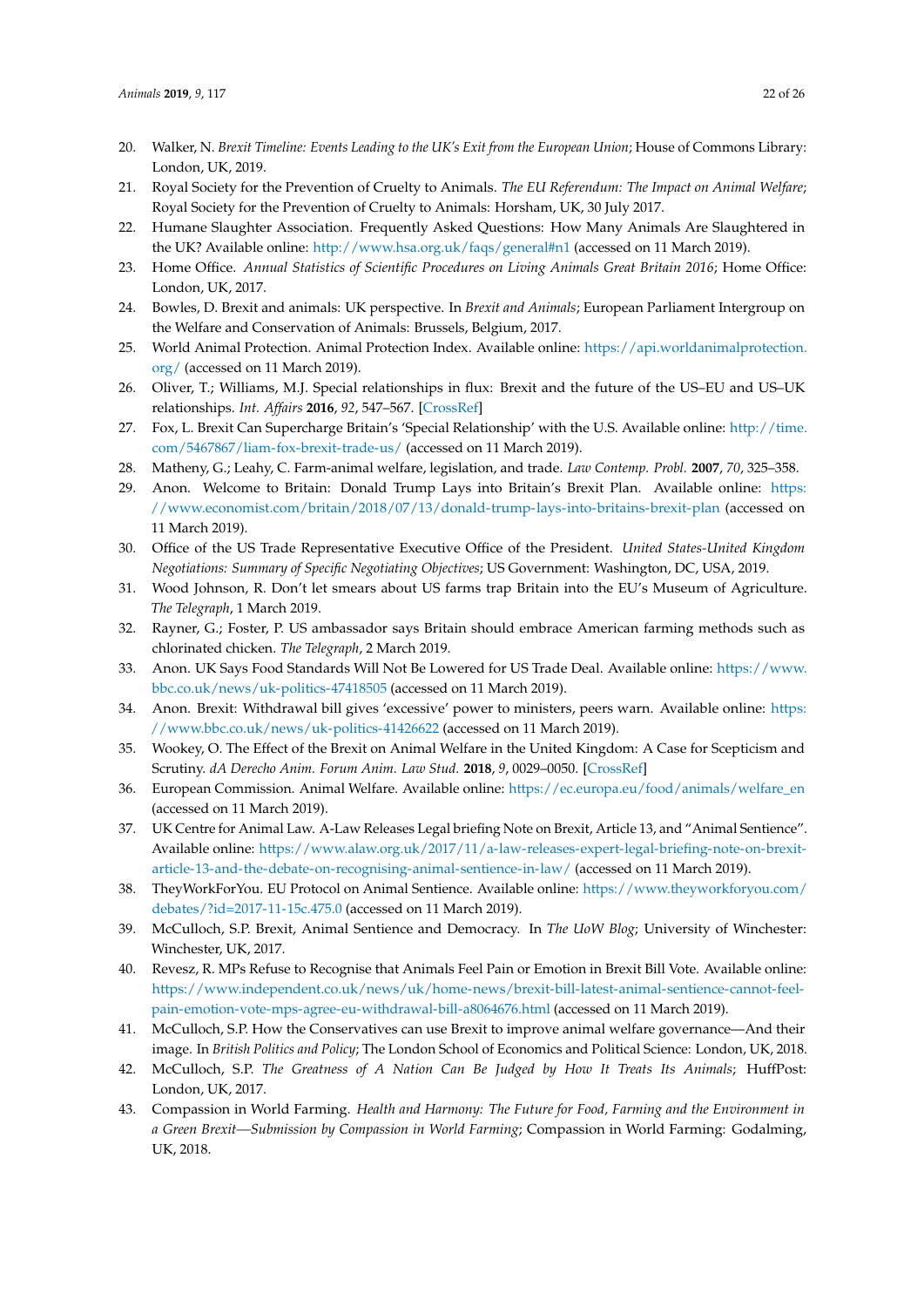- <span id="page-22-0"></span>44. Humane Slaughter International; Royal Society for the Prevention of Cruelty to Animals; World Animal Protection; Compassion in World Farming. *Request for Meeting to Discuss Plans for Animal Sentience Law*; Royal Society for the Prevention of Cruelty to Animals: London, UK, 2019.
- <span id="page-22-1"></span>45. Bass, C. *Watchdogs Straining at the Leash for a #BetterDealForAnimals*; Wildlife and Countryside Link: London, UK, 2019.
- <span id="page-22-2"></span>46. YouGov. *YouGov/WCL Survey Results*; YouGov/Wildlife and Countryside Link: London, UK, 2019.
- <span id="page-22-3"></span>47. Dalton, J. Brexit: Ministers warned not to weaken animal-welfare laws after UK leaves EU. *Independent*, 19 February 2019.
- <span id="page-22-4"></span>48. Brambell, F.W.R.; Barbour, D.S.; Barnett, M.B.; Ewer, T.K.; Hobson, A.; Pitchforth, H.; Smith, W.R.; Thorpe, W.A.; Winship, F.J.W. *Report of the Technical Committee to Enquire Into the Welfare of Animals Kept Under Intensive Livestock Husbandry Systems*; HM Stationery Office: London, UK, 1965.
- <span id="page-22-5"></span>49. Chaney, P. Public Policy for Non-humans: Exploring UK State-wide Parties' Formative Policy Record on Animal Welfare, 1979–2010. *Parliam. Aff.* **2014**, *67*, 907–934. [\[CrossRef\]](http://dx.doi.org/10.1093/pa/gss108)
- <span id="page-22-6"></span>50. Garner, R. *Political Animals: Animal Protection Politics in Britain and the United States*; Macmillan: Basingstoke, UK, 1998.
- <span id="page-22-7"></span>51. Helm, T. British Euroscepticism: A brief history. *The Observer*, 7 February 2016.
- <span id="page-22-8"></span>52. Gifford, C. The UK and the European Union: Dimensions of sovereignty and the problem of Eurosceptic Britishness. *Parliam. Aff.* **2010**, *63*, 321–338. [\[CrossRef\]](http://dx.doi.org/10.1093/pa/gsp031)
- <span id="page-22-9"></span>53. Lynch, P.; Whitaker, R. Rivalry on the right: The Conservatives, the UK Independence Party (UKIP) and the EU issue. *Br. Polit.* **2013**, *8*, 285–312. [\[CrossRef\]](http://dx.doi.org/10.1057/bp.2012.29)
- <span id="page-22-10"></span>54. Clegg, N. *Politics: Between the Extremes*; Random House: London, UK, 2016.
- <span id="page-22-11"></span>55. Hertner, I.; Keith, D. Europhiles or eurosceptics? Comparing the European policies of the labour party and the liberal democrats. *Br. Polit.* **2017**, *12*, 63–89. [\[CrossRef\]](http://dx.doi.org/10.1057/bp.2016.4)
- <span id="page-22-12"></span>56. Hertner, I. *The Labour Party's European Policy under Jeremy Corbyn: No Brexit, No Grexit*; Democratic Audit: London, UK, 2015.
- <span id="page-22-13"></span>57. Watt, N. Theresa May Told to Face down the Brexit Hardliners. Available online: [https://www.bbc.co.uk/](https://www.bbc.co.uk/news/uk-politics-44175169) [news/uk-politics-44175169](https://www.bbc.co.uk/news/uk-politics-44175169) (accessed on 11 March 2019).
- <span id="page-22-14"></span>58. Read, J. 'Are the ERG Running This Country?'—Anna Soubry Blasts Government for Forcing Her to Abstain in Brexit Vote. Available online: [https://www.theneweuropean.co.uk/top-stories/remain-tories-whipped](https://www.theneweuropean.co.uk/top-stories/remain-tories-whipped-to-vote-with-government-in-crucial-commons-vote-1-5777794)[to-vote-with-government-in-crucial-commons-vote-1-5777794](https://www.theneweuropean.co.uk/top-stories/remain-tories-whipped-to-vote-with-government-in-crucial-commons-vote-1-5777794) (accessed on 11 March 2019).
- <span id="page-22-15"></span>59. Doherty, D. Brexit: The History of the Tories' Influential European Research Group. Available online: <https://www.bbc.co.uk/news/uk-politics-42719026> (accessed on 11 March 2019).
- <span id="page-22-16"></span>60. Neumayer, E. The environment, left-wing political orientation and ecological economics. *Ecol. Econ.* **2004**, *51*, 167–175. [\[CrossRef\]](http://dx.doi.org/10.1016/j.ecolecon.2004.06.006)
- <span id="page-22-17"></span>61. Radford, M. *Animal Welfare Law in Britain: Regulation and Responsibility*; Oxford University Press: Oxford, UK, 2001.
- <span id="page-22-18"></span>62. McCulloch, S.P. General election 2017: What do political party manifestos pledge on animal welfare policy. In *The UoW Blog*; University of Winchester: Winchester, UK, 2017.
- <span id="page-22-19"></span>63. Scully, M. *Dominion: The Power of Man, the Suffering of Animals, and the Call to Mercy*; Souvenir Press: New York, NY, USA, 2011.
- <span id="page-22-20"></span>64. Cochrane, A. *Animal Rights without Liberation: Applied Ethics and Human Obligations*; Columbia University Press: New York, NY, USA, 2012.
- <span id="page-22-21"></span>65. Singer, P. *Practical Ethics*, 2nd ed.; Cambridge University Press: Cambridge, UK, 1993.
- <span id="page-22-22"></span>66. McCulloch, S.P. *The British Animal Health and Welfare Policy Process: Accounting for the Interests of Sentient Species*; University of London: London, UK, 2015.
- <span id="page-22-23"></span>67. Francione, G. Animals—Property or Persons? In *Animal Rights: Current Debates and New Directions*; Sunstein, C., Nussbaum, M., Eds.; Oxford University Press: Oxford, UK, 2004; pp. 108–142.
- <span id="page-22-24"></span>68. Garner, R. Political ideology and the legal status of animals. *Anim. Law* **2002**, *8*, 77.
- <span id="page-22-25"></span>69. Department for Environment, Food and Rural Affairs. *Code of Recommendations for the Welfare of Livestock: Cattle*; HMSO: London, UK, 2003.
- 70. Department for Environment, Food and Rural Affairs. *Code of Recommendations for the Welfare of Livestock: Pigs*; HMSO: London, UK, 2003.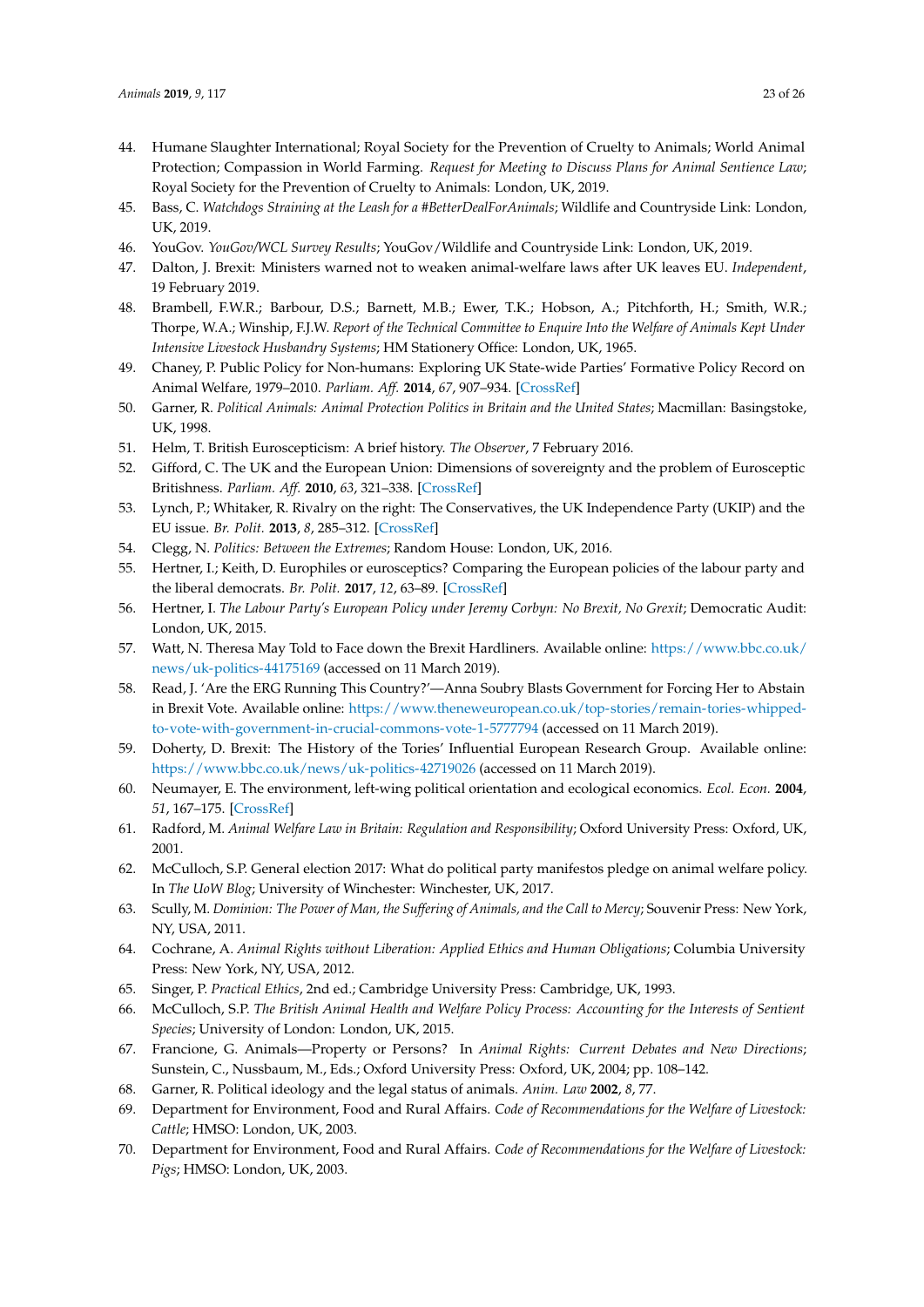- 71. Department for Environment, Food and Rural Affairs. *Code of Practice for the Welfare of Laying Hens and Pullets*; HMSO: London, UK, 2018.
- <span id="page-23-0"></span>72. Department for Environment, Food and Rural Affairs. *Code of Practice for the Welfare of Meat Chickens and Meat Breeding chickens*; HMSO: London, UK, 2018.
- <span id="page-23-1"></span>73. Mason, R. Government planning to repeal animal welfare codes. *The Guardian*, 25 March 2016.
- <span id="page-23-2"></span>74. Marshall, C. Plans to Change Animal Welfare Codes Abandoned by Government. Available online: [https:](https://www.bbc.co.uk/news/uk-35992493) [//www.bbc.co.uk/news/uk-35992493](https://www.bbc.co.uk/news/uk-35992493) (accessed on 11 March 2019).
- <span id="page-23-4"></span><span id="page-23-3"></span>75. Mason, R. Ministers abandon plan to scrap farm animal welfare codes. *The Guardian*, 7 April 2016.
- 76. Ipsos MORI. Attitudes to Hunting 2016. Available online: [https://www.ipsos.com/ipsos-mori/en-uk/](https://www.ipsos.com/ipsos-mori/en-uk/attitudes-hunting-2016?language_content_entity=en-uk) [attitudes-hunting-2016?language\\_content\\_entity=en-uk](https://www.ipsos.com/ipsos-mori/en-uk/attitudes-hunting-2016?language_content_entity=en-uk) (accessed on 11 March 2019).
- <span id="page-23-5"></span>77. Conservative Party. *Forward Together: Our Plan for a Stronger Britain and a Prosperous Future*; The Conservative and Unionist Party: London, UK, 2017.
- <span id="page-23-6"></span>78. Liddle, R. This is the worst Tory election campaign ever. *The Spectator*, 27 May 2017.
- <span id="page-23-7"></span>79. Anon. May Drops Planned Fox-Hunting Vote after Election 'Message'. Available online: [https://www.bbc.](https://www.bbc.co.uk/news/uk-politics-42594068) [co.uk/news/uk-politics-42594068](https://www.bbc.co.uk/news/uk-politics-42594068) (accessed on 11 March 2019).
- <span id="page-23-8"></span>80. Parry, L.J. Discourses on foxhunting in the public sphere: A Q methodological study. *Br. Polit.* **2018**, 1–21. [\[CrossRef\]](http://dx.doi.org/10.1057/s41293-018-0089-5)
- 81. Dominiczak, P. David Cameron: 'People should have the freedom to hunt'. *The Telegraph*, 6 March 2015.
- <span id="page-23-9"></span>82. Bonner, T. True Libertarians Will Support the Repeal of the Hunting Ban. Available online: [https://www.opendemocracy.net/blog/ourkingdom/tim-bonner/2009/09/16/true-libertarians-will](https://www.opendemocracy.net/blog/ourkingdom/tim-bonner/2009/09/16/true-libertarians-will-support-the-repeal-of-the-hunting-ban)[support-the-repeal-of-the-hunting-ban](https://www.opendemocracy.net/blog/ourkingdom/tim-bonner/2009/09/16/true-libertarians-will-support-the-repeal-of-the-hunting-ban) (accessed on 14 October 2018).
- <span id="page-23-10"></span>83. McCulloch, S.P.; Reiss, M.J. Bovine Tuberculosis and Badger Control in Britain: Science, Policy and Politics. *J. Agric. Environ. Ethics* **2017**. [\[CrossRef\]](http://dx.doi.org/10.1007/s10806-017-9686-3)
- <span id="page-23-11"></span>84. Batters, M. Badger Cull Is a Key Part of Tackling Bovine TB. Available online: [http://www.nfuonline.com/](http://www.nfuonline.com/sectors/animal-health/animal-health-rh-panel/bovine-tb/badger-cull-is-a-key-part-of-tackling-bovine-tb/) [sectors/animal-health/animal-health-rh-panel/bovine-tb/badger-cull-is-a-key-part-of-tackling-bovine](http://www.nfuonline.com/sectors/animal-health/animal-health-rh-panel/bovine-tb/badger-cull-is-a-key-part-of-tackling-bovine-tb/)[tb/](http://www.nfuonline.com/sectors/animal-health/animal-health-rh-panel/bovine-tb/badger-cull-is-a-key-part-of-tackling-bovine-tb/) (accessed on 11 March 2019).
- <span id="page-23-12"></span>85. Conservative Party. *A New Age of Agriculture: Our Agenda for British Farming*; Conservative Party: London, UK, 2010.
- <span id="page-23-13"></span>86. Bourne, F.J.; Donnelly, C.A.; Cox, D.R.; Gettinby, G.; McInerney, J.P.; Morrison, W.I.; Woodroffe, R. *Bovine TB: The Scientific Evidence—Final Report of the Independent Scientific Group on Cattle TB*; Independent Scientific Group on Cattle TB: London, UK, 2007.
- <span id="page-23-14"></span>87. McCulloch, S.P.; Reiss, M.J. The Development of an Animal Welfare Impact Assessment (AWIA) Tool and Its Application to Bovine Tuberculosis and Badger Control in England. *J. Agric. Environ. Ethics* **2017**. [\[CrossRef\]](http://dx.doi.org/10.1007/s10806-017-9684-5)
- <span id="page-23-15"></span>88. McCulloch, S.P.; Reiss, M.J. Bovine Tuberculosis and Badger Culling in England: A Utilitarian Analysis of Policy Options. *J. Agric. Environ. Ethics* **2017**. [\[CrossRef\]](http://dx.doi.org/10.1007/s10806-017-9680-9)
- <span id="page-23-16"></span>89. Labour Party. *For the Many Not the Few*; Labour Party: London, UK, 2017.
- <span id="page-23-17"></span>90. Labour. Labour Launches Radical Action on Animal Welfare. Available online: [https://labour.org.uk/press/](https://labour.org.uk/press/labour-launches-radical-action-animal-welfare-2/) [labour-launches-radical-action-animal-welfare-2/](https://labour.org.uk/press/labour-launches-radical-action-animal-welfare-2/) (accessed on 11 March 2019).
- <span id="page-23-18"></span>91. Lucas, C.; Caroline Lucas: The Government Is Bruised by the Animal Sentience Backlash. We Must Seize This Moment. Available online: [https://www.politicshome.com/news/uk/environment/environmental](https://www.politicshome.com/news/uk/environment/environmental-protection/house/house-magazine/92590/caroline-lucas-government)[protection/house/house-magazine/92590/caroline-lucas-government](https://www.politicshome.com/news/uk/environment/environmental-protection/house/house-magazine/92590/caroline-lucas-government) (accessed on 11 March 2019).
- <span id="page-23-19"></span>92. Smith, M. The agricultural policy community: Maintaining a closed relationship. In *Policy Networks in British Government*; Rhodes, R., Marsh, D., Eds.; Clarendon Press: Oxford, UK, 1992; pp. 27–50.
- <span id="page-23-20"></span>93. Grant, W.; MacNamara, A. When policy communities intersect: The case of agriculture and banking. *Polit. Stud.* **1995**, *43*, 509–515. [\[CrossRef\]](http://dx.doi.org/10.1111/j.1467-9248.1995.tb00319.x)
- <span id="page-23-21"></span>94. Sanderson, I. Evaluation, policy learning and evidence-based policy making. *Public Adm.* **2002**, *80*, 1–22. [\[CrossRef\]](http://dx.doi.org/10.1111/1467-9299.00292)
- <span id="page-23-22"></span>95. HC Deb. Oral Answers to Questions. *Hansard* **2017**, *621*.
- <span id="page-23-23"></span>96. Royal Society for the Prevention of Cruelty to Animals. RSPCA Honours Awards 2018. Available online: <https://www.rspca.org.uk/getinvolved/honours> (accessed on 11 March 2019).
- <span id="page-23-24"></span>97. Moran, J. Brexit and animals: EU perspective. In *Brexit and Animals*; European Parliament Intergroup on the Welfare and Conservation of Animals: Brussels, Belgium, 2017.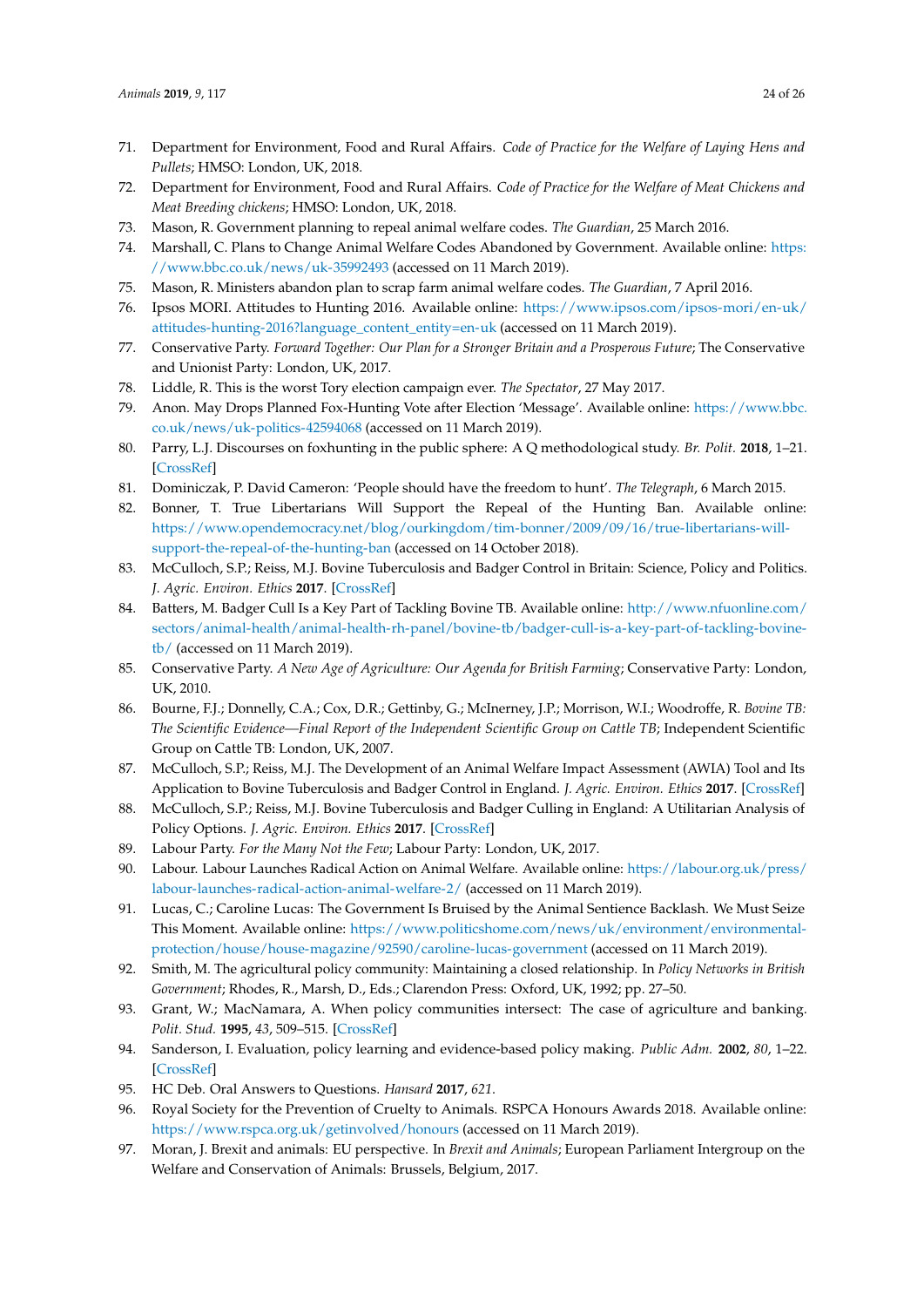- <span id="page-24-0"></span>98. Compassion in World Farming. Global Live Animal Transport Trade. Available online: [https://www.ciwf.org.](https://www.ciwf.org.uk/our-campaigns/live-animal-transport/global-live-animal-transport-trade/) [uk/our-campaigns/live-animal-transport/global-live-animal-transport-trade/](https://www.ciwf.org.uk/our-campaigns/live-animal-transport/global-live-animal-transport-trade/) (accessed on 11 March 2019).
- <span id="page-24-1"></span>99. European Food Safety Authority Panel on Animal Health and Welfare. Scientific Opinion concerning the welfare of animals during transport. *EFSA J.* **2011**, *9*, 1966. [\[CrossRef\]](http://dx.doi.org/10.2903/j.efsa.2011.1966)
- <span id="page-24-2"></span>100. Anon. Post-Brexit Border Checks 'May Triple Queues' to Port. Available online: [https://www.bbc.co.uk/](https://www.bbc.co.uk/news/uk-england-kent-43318258) [news/uk-england-kent-43318258](https://www.bbc.co.uk/news/uk-england-kent-43318258) (accessed on 11 March 2019).
- <span id="page-24-3"></span>101. Barnes, P. Brexit: What Happens Now? Available online: [https://www.bbc.co.uk/news/uk-politics-](https://www.bbc.co.uk/news/uk-politics-46393399)[46393399](https://www.bbc.co.uk/news/uk-politics-46393399) (accessed on 11 March 2019).
- <span id="page-24-4"></span>102. Dunt, I. *This Is What No-Deal Brexit Actually Looks Like*; Dunt, I., Ed.; Politics.co.uk: London, UK, 2018.
- <span id="page-24-5"></span>103. Dunt, I. *Brexit: What the Hell Happens Now*, 2018th ed.; Canbury Press Limited: Surrey, UK, 2017.
- <span id="page-24-6"></span>104. Gove, M. Animal Welfare:Written statement—HCWS267. 2017. Available online: <www.parliament.uk> (accessed on 11 March 2019).
- <span id="page-24-7"></span>105. Gardiner, J. *Britain Has A Great Record on Animal Welfare but We Are Continuing to Improve It Further*; HuffPost: London, UK, 2018.
- <span id="page-24-8"></span>106. House of Lords. *Brexit: Farm Animal Welfare*; House of Lords European Union Committee: London, UK, 2017.
- <span id="page-24-9"></span>107. Hill, B. *Understanding the Common Agricultural Policy*; Earthscan Publications: Abingdon, UK, 2012.
- <span id="page-24-10"></span>108. Department for Environment, Food and Rural Affairs. *Health and Harmony: The Future for Food, Farming and the Environment in a Green Brexit*; Departmen for Environment Food and Rural Affairs, Ed.; HMSO: London, UK, 2018.
- <span id="page-24-12"></span><span id="page-24-11"></span>109. HM Gov. *Landmark Agriculture Bill to Deliver a Green Brexit*; HM Gov: London, UK, 2018.
- 110. Royal Society for the Prevention of Cruelty to Animals. *Agriculture Bill: Written Evidence Submitted by the RSPCA.*; RSPCA: Horsham, UK, 2018.
- <span id="page-24-13"></span>111. International Monetary Fund. United Kingdom: Staff Concluding Statement of the 2018 Article IV Mission. Available online: [https://www.imf.org/en/News/Articles/2018/09/17/United-Kingdom-Staff-](https://www.imf.org/en/News/Articles/2018/09/17/United-Kingdom-Staff-Concluding-Statement-of-the-2018-Article-IV-Mission)[Concluding-Statement-of-the-2018-Article-IV-Mission](https://www.imf.org/en/News/Articles/2018/09/17/United-Kingdom-Staff-Concluding-Statement-of-the-2018-Article-IV-Mission) (accessed on 11 March 2019).
- <span id="page-24-14"></span>112. Nardelli, A. This Leaked Government Brexit Analysis Says The UK Will Be Worse Off In Every Scenario. *BuzzFeed.News*, 29 January 2018.
- <span id="page-24-15"></span>113. Maer, L.; Ryan-White, G. *Exiting the EU: Sectoral Assessments*; House of Commons Library: London, UK, 2018.
- <span id="page-24-17"></span><span id="page-24-16"></span>114. Treasury, H. *EU Exit: Long-Term Economic Analysis*; Treasury: London, UK, 2018.
- 115. Bank of England. *EU Withdrawal Scenarios and Monetary and Financial Stability*; Bank of England: London, UK, 2018.
- <span id="page-24-18"></span>116. Dhingra, S.; Ottaviano, G.; Sampson, T.; Van Reenen, J. *The UK Treasury Analysis of 'The Long-Term Economic Impact of EU Membership and the Alternatives': CEP Commentary*; LSE Centre for Economic Performance: London, UK, 2016; p. 69.
- <span id="page-24-19"></span>117. Treanor, J. Bank Warns No-Deal Could see UK Sink into Recession. Available online: [https://www.bbc.co.](https://www.bbc.co.uk/news/business-46377309) [uk/news/business-46377309](https://www.bbc.co.uk/news/business-46377309) (accessed on 11 March 2019).
- <span id="page-24-20"></span>118. Henningsen, A.; Czekaj, T.G.; Forkman, B.; Lund, M.; Nielsen, A.S. The relationship between animal welfare and economic performance at farm level: A quantitative study of Danish pig producers. *J. Agric. Econ.* **2018**, *69*, 142–162. [\[CrossRef\]](http://dx.doi.org/10.1111/1477-9552.12228)
- <span id="page-24-21"></span>119. Grant, W. The challenges facing UK farmers from Brexit. *EuroChoices* **2016**, *15*, 11–16. [\[CrossRef\]](http://dx.doi.org/10.1111/1746-692X.12127)
- <span id="page-24-22"></span>120. Pickett, H.; Crossley, D.; Sutton, C. *Farm Animal Welfare: Past Present and Future—A Review of Farm Animal Welfare in the UK.*; Royal Society for the Prevention of Cruelty to Animals and Food Ethics Council: Horsham, UK, 2014.
- <span id="page-24-23"></span>121. Pidd, H. Dumped pets pay price of recession. *The Guardian*, 27 April 2009.
- <span id="page-24-24"></span>122. Philanthropy Impact. New Data Reveals True Impact of Recession on Donations. Available online: [http:](http://www.philanthropy-impact.org/news/new-data-reveals-true-impact-recession-donations) [//www.philanthropy-impact.org/news/new-data-reveals-true-impact-recession-donations](http://www.philanthropy-impact.org/news/new-data-reveals-true-impact-recession-donations) (accessed on 11 March 2019).
- <span id="page-24-25"></span>123. Harvey, F. Hollowed-out Defra leaves in doubt key functions, MPs say. *The Guardian*, 8 March 2016.
- <span id="page-24-26"></span>124. Howard, E. Defra hit by largest budget cuts of any UK government department, analysis shows. *The Guardian*, 11 November 2015.
- <span id="page-24-27"></span>125. Kay, A. Defra Budget Halves in Just Nine Years after Chancellor Plans More Cuts. Available online: [https://www.fginsight.com/news/top-stories/defra-budget-halves-in-just-nine-years-after-chancellor](https://www.fginsight.com/news/top-stories/defra-budget-halves-in-just-nine-years-after-chancellor-plans-more-cuts-42473)[plans-more-cuts-42473](https://www.fginsight.com/news/top-stories/defra-budget-halves-in-just-nine-years-after-chancellor-plans-more-cuts-42473) (accessed on 11 March 2019).